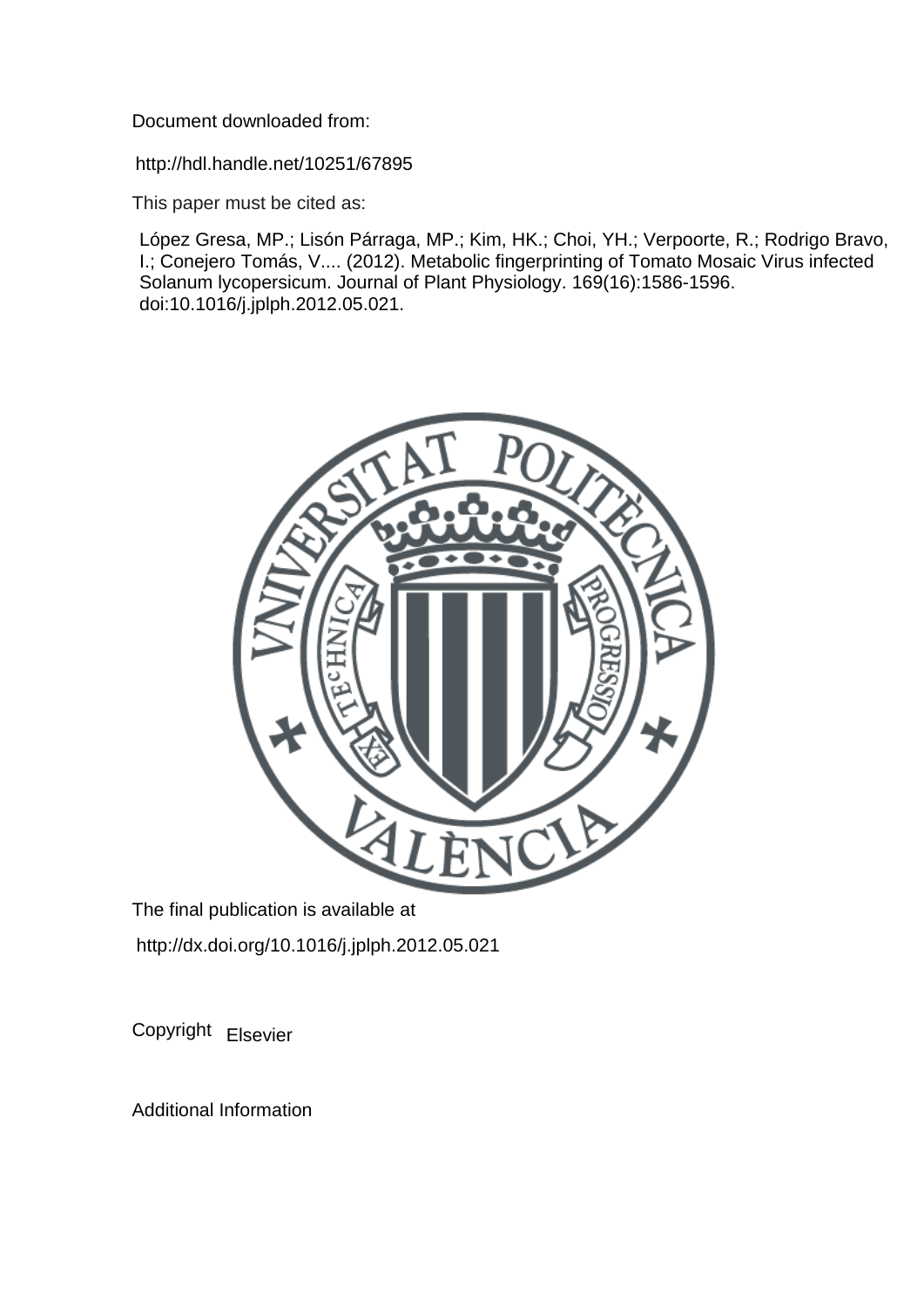# **Metabolic fingerprinting of Tomato Mosaic Virus infected** *Solanum lycopersicum*

5 M. Pilar López-Gresa <sup>a b</sup>, Purificación Lisón <sup>a</sup>, Hye Kyong Kim <sup>b</sup>, Young Hae Choi <sup>b</sup>, Robert Verpoorte <sup>b</sup>, Ismael Rodrigo <sup>a</sup>, José María Bellés <sup>a \*</sup>, and Vicente Conejero <sup>a</sup>

*a Instituto de Biología Molecular y Celular de Plantas, Universidad Politécnica de Valencia-Consejo Superior de Investigaciones Científicas, Camino de Vera s/n 46022* 

10 *Valencia, Spain.*

*b Natural Products Laboratory, Institute of Biology, Leiden University, Leiden, The Netherlands*

15 \* Correspondence to: José María Bellés, Instituto de Biología Molecular y Celular de Plantas, Universidad Politécnica de Valencia-Consejo Superior de Investigaciones Científicas, Camino de Vera s/n 46022 Valencia, Spain. E-mail: jmbelles@btc.upv.es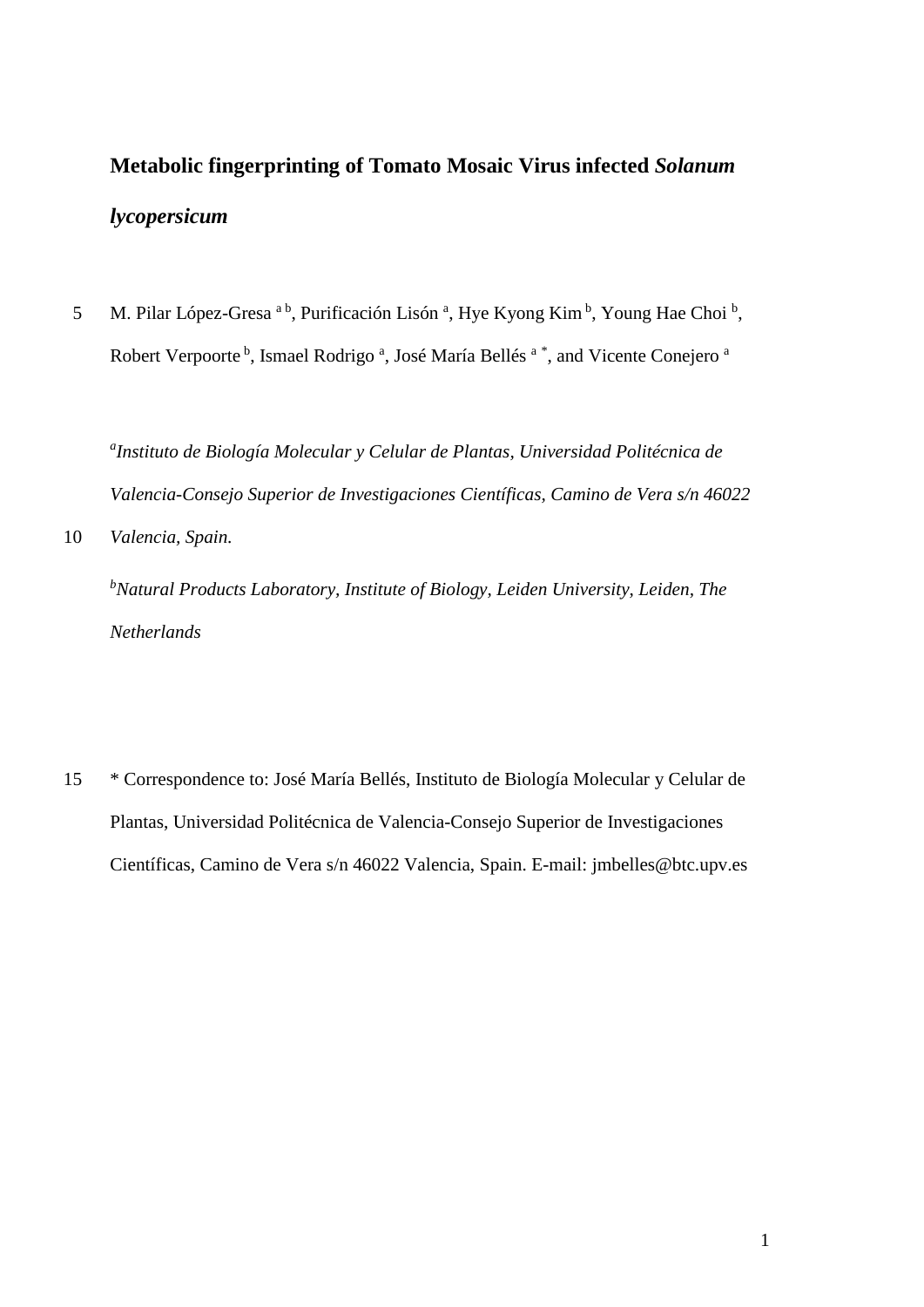#### **Abstract**

- $10^{-1}$ H-nuclear magnetic resonance (NMR)-based metabolomics has been applied to study the compatible interaction between tomato plants and tomato mosaic virus (ToMV). A detailed time course of metabolic fingerprinting of ToMV-inoculated and noninoculated systemically infected tomato leaves has provided a fundamental understanding of the metabolic state of the plant not only in response to ToMV
- 25 infection, but also under various physiological conditions. By this analytical platform a total of 32 metabolites including amino/organic acids, sugars, phenylpropanoids, flavonoids and other miscellaneous compounds were detected. Using multivariate data analysis, we have identified a subset of metabolites induced during the plant defence response and metabolites whose accumulation was dependent on the developmental
- 30 stage, the position of the leaf on the stem, and the harvesting time. Specifically, a general time-dependent decrease in organic acids, amino acids (excluding asparagine), phenylpropanoids and rutin was observed in individual leaves. In addition, metabolite alterations were also found to correlate with the developmental stage of the leaf: high levels of organic acids, some amino acids, phenylpropanoids, and flavonoids were
- 35 found in lower leaves while elevated amounts of sugars were present in the upper ones. Moreover, a marked variation in the content of some metabolites was also observed to be associated to the asymptomatic ToMV infection both in inoculated and systemically infected leaves. While flavonoids accumulated in virus-inoculated leaves, increased levels of phenylpropanoids were observed in non-inoculated leaves where ToMV
- 40 actively replicates. Finally, diurnal changes in the metabolite content were also observed: an increase of amino acids and organic acids (except glutamic acid) were observed in the samples collected in the morning, whereas sugars and secondary metabolite levels increased in the tomato leaves harvested in the evening.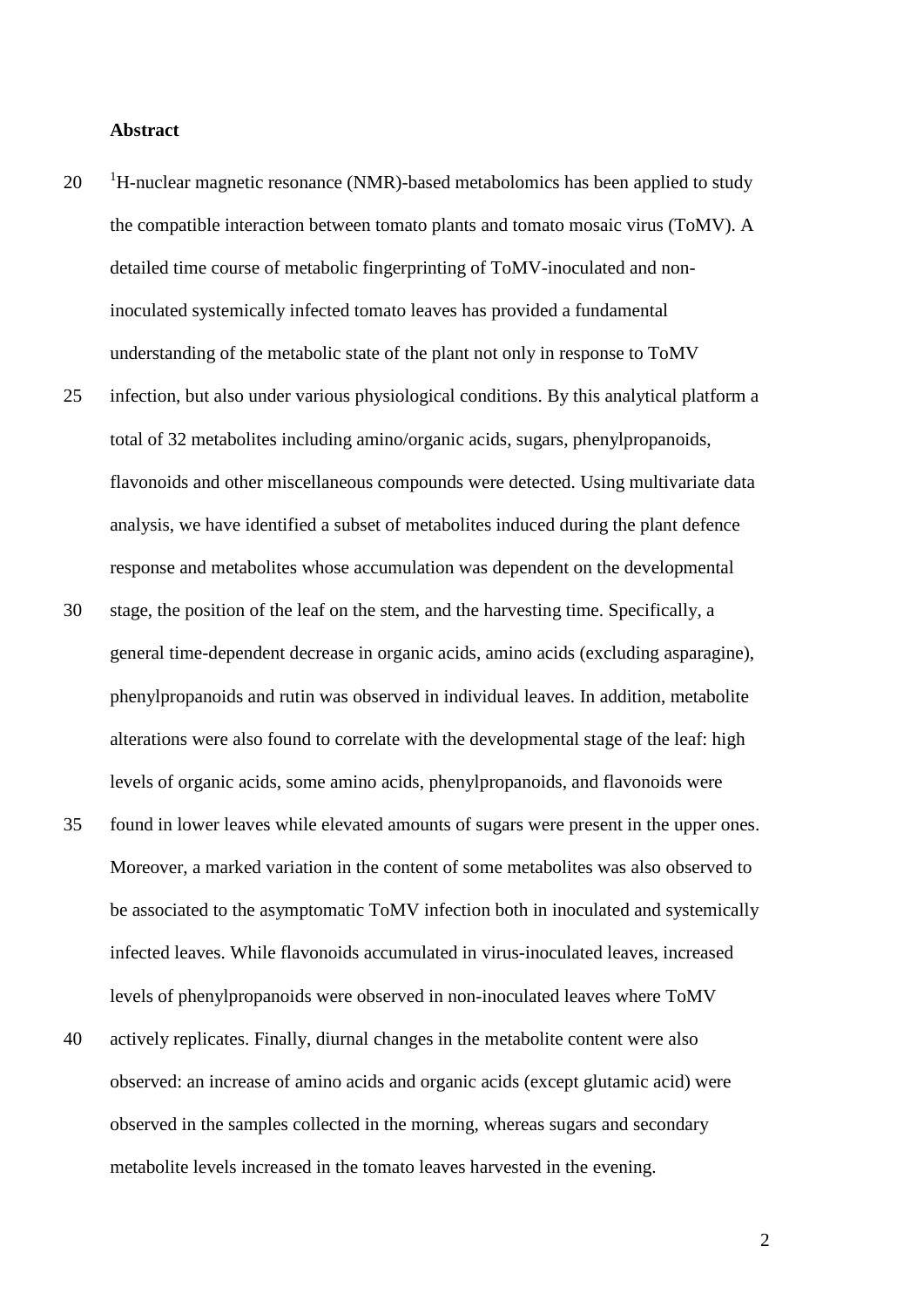*Keywords: Solanum lycopersicum; Tomato Mosaic Virus (ToMV); plant-pathogen interaction; systemic acquired resistance (SAR); NMR-based metabolomics*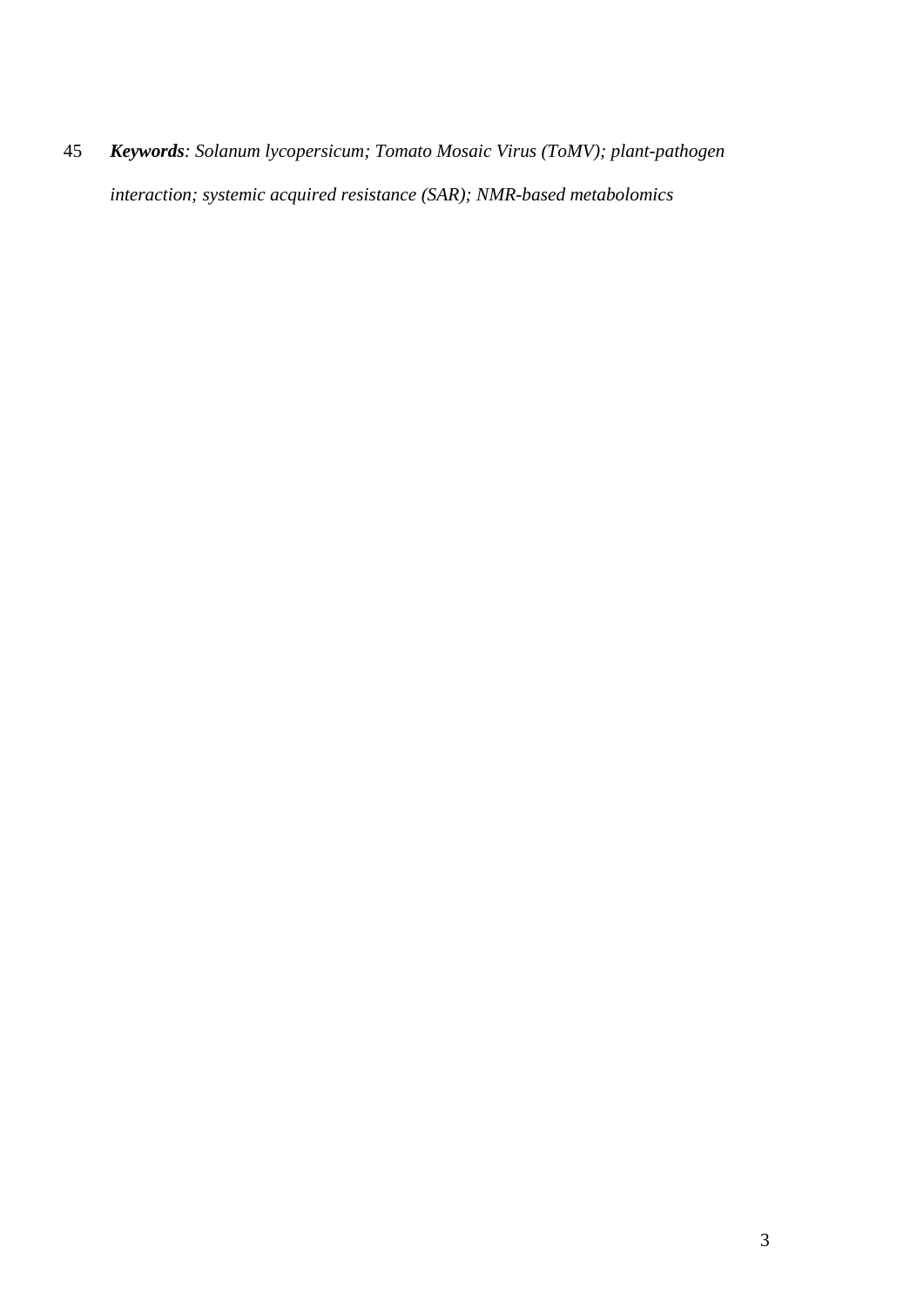#### **Introduction**

Higher plants are, in most cases, passive receivers of biotic (viroids, viruses, bacteria,

50 fungi, nematodes or insects) and abiotic (salinity and drought) stresses. Consequently, they have evolved a large variety of sophisticated defence mechanisms to resist different types of stress (Dixon, 2001; Dangl and Jones, 2001).

Two types of plant-microbe interactions can be defined: incompatible and compatible. Incompatible interactions have been extensively studied principally because of their

55 direct and practical applications in the field (Vlot et al., 2009), whereas much less consideration has been paid to the compatible interactions (O'Donnell et al., 2001; Huang et al., 2003).

In an incompatible interaction, after an initial perception of the pathogen by the host, defences are rapidly activated resulting ultimately in the so-called hypersensitive

- 60 response, which culminates in localized cell death at the area of pathogen inoculation and, concomitantly, the development of different degrees of necrosis (Ryals et al., 1996). The pathogen infection is thus limited to small parts immediately surrounding the initially infected cells and signals are generated which stimulate defensive reactions in uninfected areas of the plant. These distal sites then become more resistant to
- 65 subsequent infections. This phenomenon, known as systemic acquired resistance (SAR), results in an immunization against future microbe attacks (Sticher et al., 1997; Durrant and Dong, 2004).

Frequently, a defensive response is also induced in a compatible interaction between a susceptible host and a virulent pathogen. However, in this case, in the absence of gene-

70 for-gene resistance, no necrosis occurs (Conejero et al., 1990; Dixon et al., 1994). In this type of interaction microbes actively multiply and spread throughout the host leading to disease and even the death of the infected plant.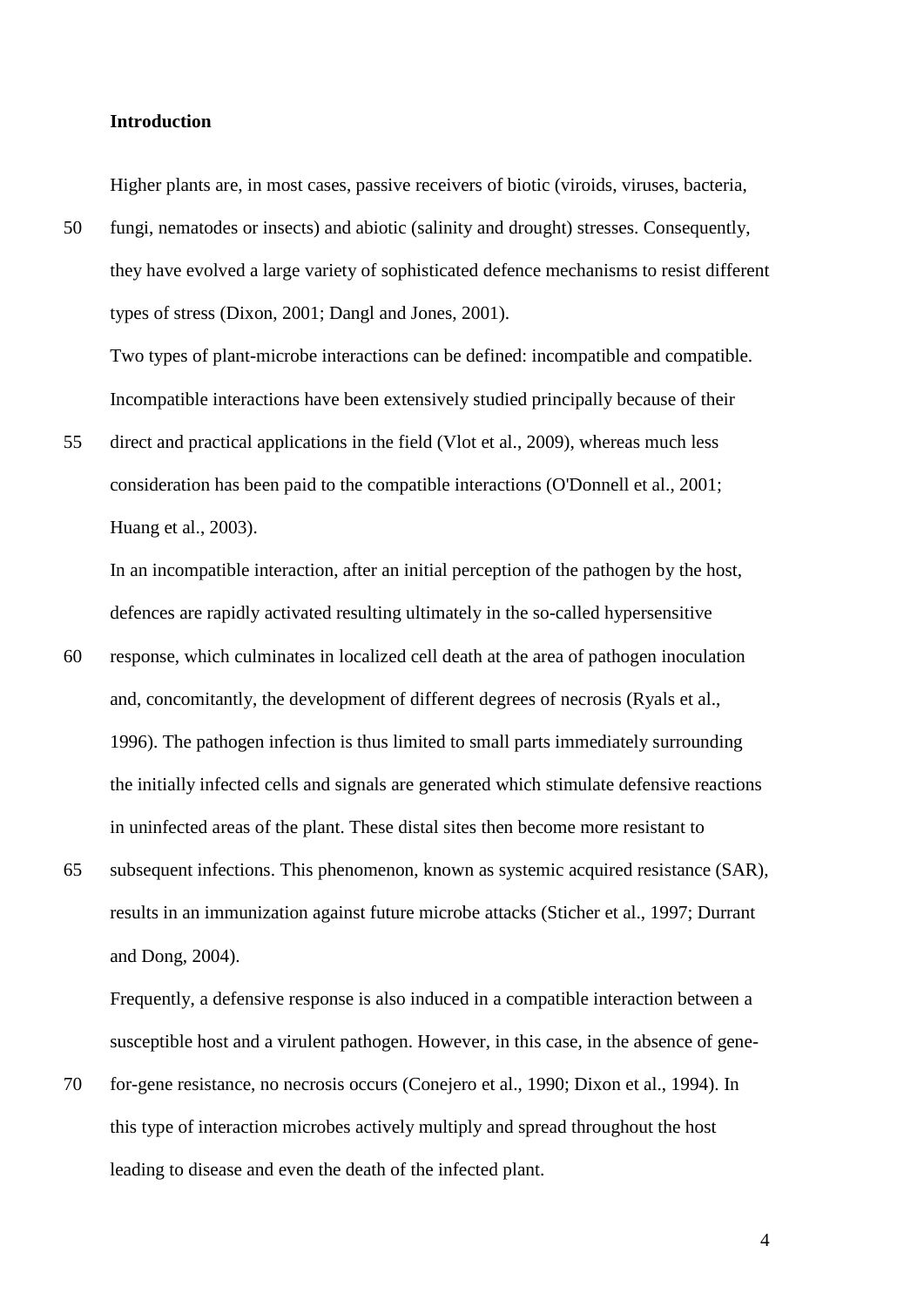Although differing in the speed of the response to the pathogens, incompatible and compatible interactions share very similar general and common features, such as the

- 75 induction of the plant signalling compounds, such as salicylic acid (SA; 2 hydroxybenzoic acid) (Sticher et al., 1997; Vlot et al., 2009) and ethylene, and the synthesis of pathogenesis-defence proteins (van Kan et al., 1992; van Loon et al., 2006). One of the most well established defence responses in plants is the biosynthesis of an often complex array of natural chemicals belonging to phenolic metabolism (Hahlbrock
- 80 and Scheel, 1989; Dixon et al., 2002; Abdel-Farid et al., 2009). A pending goal in molecular plant pathology is to characterize the metabolites that play a role in the defence response against pathogens. Traditionally, the analytical techniques employed in the search for these metabolites were basically chromatographic, coupled to spectroscopic detectors or mass spectrometers (Baumert et al., 2001; Shadle et al., 2003;
- 85 Tan et al., 2004) . Accordingly, the range of metabolites that can be identified using these techniques is restricted based on the case specific experimental procedures employed and the physical-chemical properties of the compounds investigated (Roepenack-Lahaye et al., 2003; Bednarek et al., 2005; Fayos et al., 2006; Zacarés et al., 2007; Bellés et al., 2008; López-Gresa et al., 2011). However, a considerable
- 90 amount of biomolecules with different biological functions (and physical-chemical properties), are proposed to be involved in the physiology of plant/pathogen interactions. Therefore, more robust analytical systems need to be developed in order to detect and accurately identify this considerable number of primary and secondary metabolites (Glauser et al., 2010).
- 95 The introduction of so-called metabolomics has allowed the relatively rapid, and at the same time thorough, detection of a vast range of metabolites, thus providing an in-depth analysis of the total metabolome of biological processes in the plant. Although it is impossible for one single analytical method to completely characterize the entire plant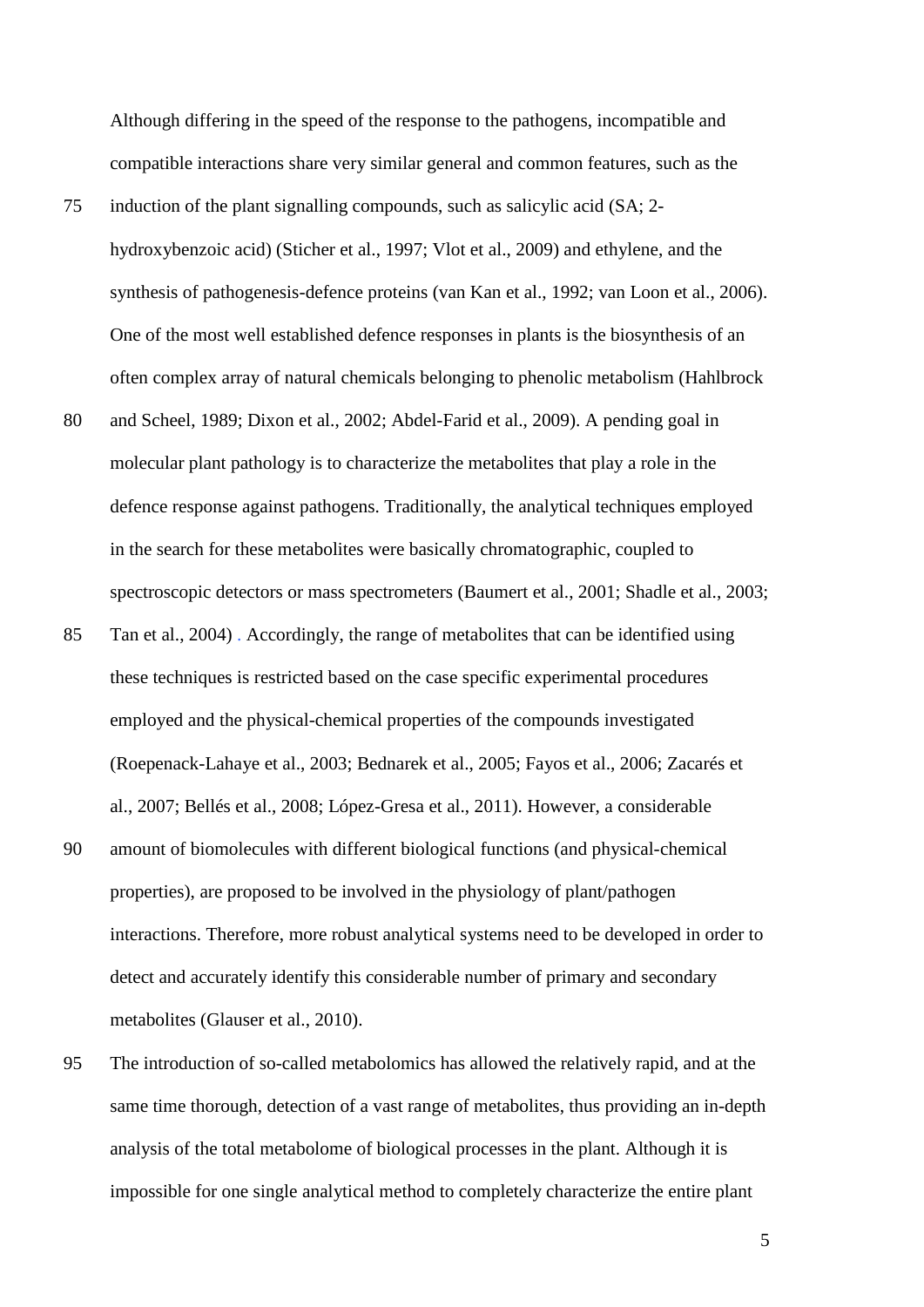metabolite profile, nuclear magnetic resonance spectroscopy (NMR) is an excellent tool

- 100 to provide a macroscopic view of the majority of the components of the plant metabolome (Verpoorte et al., 2008; Broyart et al., 2010; Kim et al., 2010; Leiss et al., 2011). In fact, NMR-based metabolomics has been widely used to decode the broad range of chemical compounds that might be implicated in the plant defence against microbe attacks (Choi et al., 2006; Ward et al., 2010). Our group has been applying this
- 105 technology to the detection and structure elucidation of metabolites in plants upon treatment with a wide range of biotic and abiotic stress agents (Choi et al., 2004; Simoh et al., 2009; Jahangir et al., 2009; Mirnezhad et al., 2010; Simoh et al., 2010). In recent years, very detailed NMR metabolomic studies on both compatible and incompatible plant-pathogen interactions have been reported (Lima et al., 2010; Bollina et al., 2010;

110 Ward et al., 2010; Jones et al., 2011).

Virus diseases cause serious losses worldwide in horticultural and agricultural crops (Lomonossoff, 1995). The cultivated tomato is subjected to a range of diseases resulting from infection with certain strains of tobacco mosaic virus. The mosaic disease in tomato is the most persistent virus in terms of its ability to survive outside plant cells

- 115 and in dead tissues (Broadbent, 1976). For this reason and because of its easy transmission this virus has a high rate of infectivity. ToMV is the most troublesome viral disease of tomatoes, causing distortion of leaves and fruit and stunting of growth. However, few metabolomic reports on plant/virus interactions have been described in the literature, and a complete analysis of metabolites has been carried out only in the
- 120 case of the hypersensitive response of tobacco plants to tobacco mosaic virus (TMV) (Choi et al., 2006). In our previous report, some characteristic metabolites of tomato plants related to either Citrus Exocortis viroid (CEVd) or *Pseudomonas syringae* infection have been identified by NMR-based metabolomics (López-Gresa et al., 2010).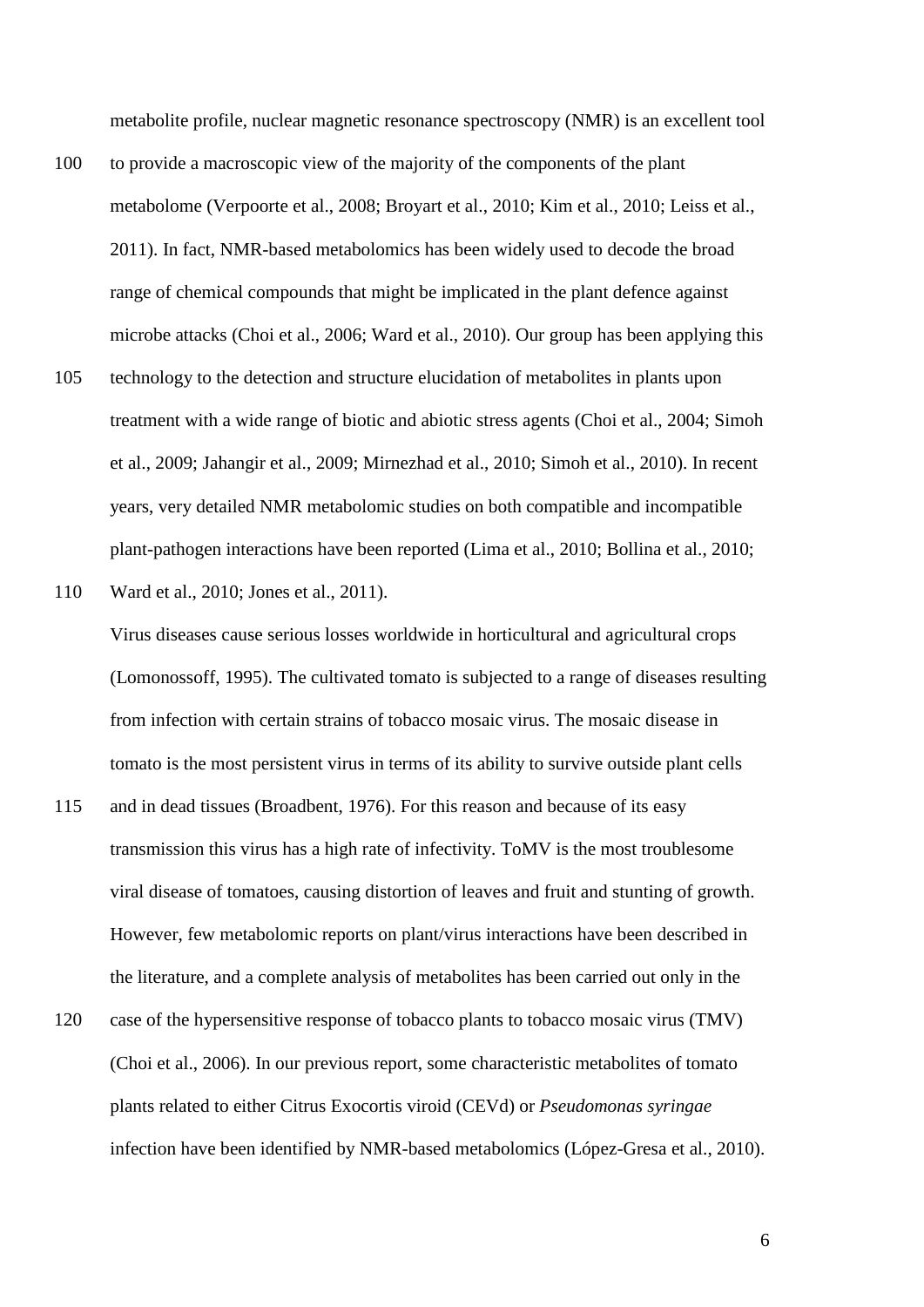Tomato and Tobamovirus ToMV constitutes another model plant-virus interaction

- 125 system. But, as far as we know, no study on metabolic fingerprinting of tomato associated with plant development and its interaction with the compatible Tobamovirus ToMV has yet been published. Therefore, tomato plants infected by ToMV were studied at different times post-inoculation in order to extend our knowledge to additional plant/virus interactions.
- 130 Using the *Solanum lycopersicum*-ToMV interaction as a basic model system, we aim to reveal the role of defence metabolites involved in this infection by NMR spectroscopy combined with multivariate data analysis. As part of an ongoing global investigation on the metabolic state of tomato plants under different biotic or abiotic stress conditions, the main aim of this high throughout NMR-based metabolic analysis is geared to
- 135 increase the knowledge of the tomato ToMV infected leaf metabolome in diverse states of plant development and disease progression. A better understanding of the tomato defence response might also provide relevant data for metabolic engineering of tomato plants with higher resistance towards pathogens.

#### 140 **Experimental**

#### *Plant material and inoculation procedure*

Seeds from tomato (*Solanum lycopersicum* cv. Rutgers) (Western Hybrid Seeds Inc.,

145 Hamilton City, CA, U.S.A) previously surface-sterilized with bleach were used in this work. Extreme care was taken in order to maintain controlled conditions of growth to be sure that the variables of study were limited to the effect of the infection and the natural growth of the plants. Experimental lots of 120 plants of similar morphological and physiological characteristics were prepared for the experiment. The plants (one per pot)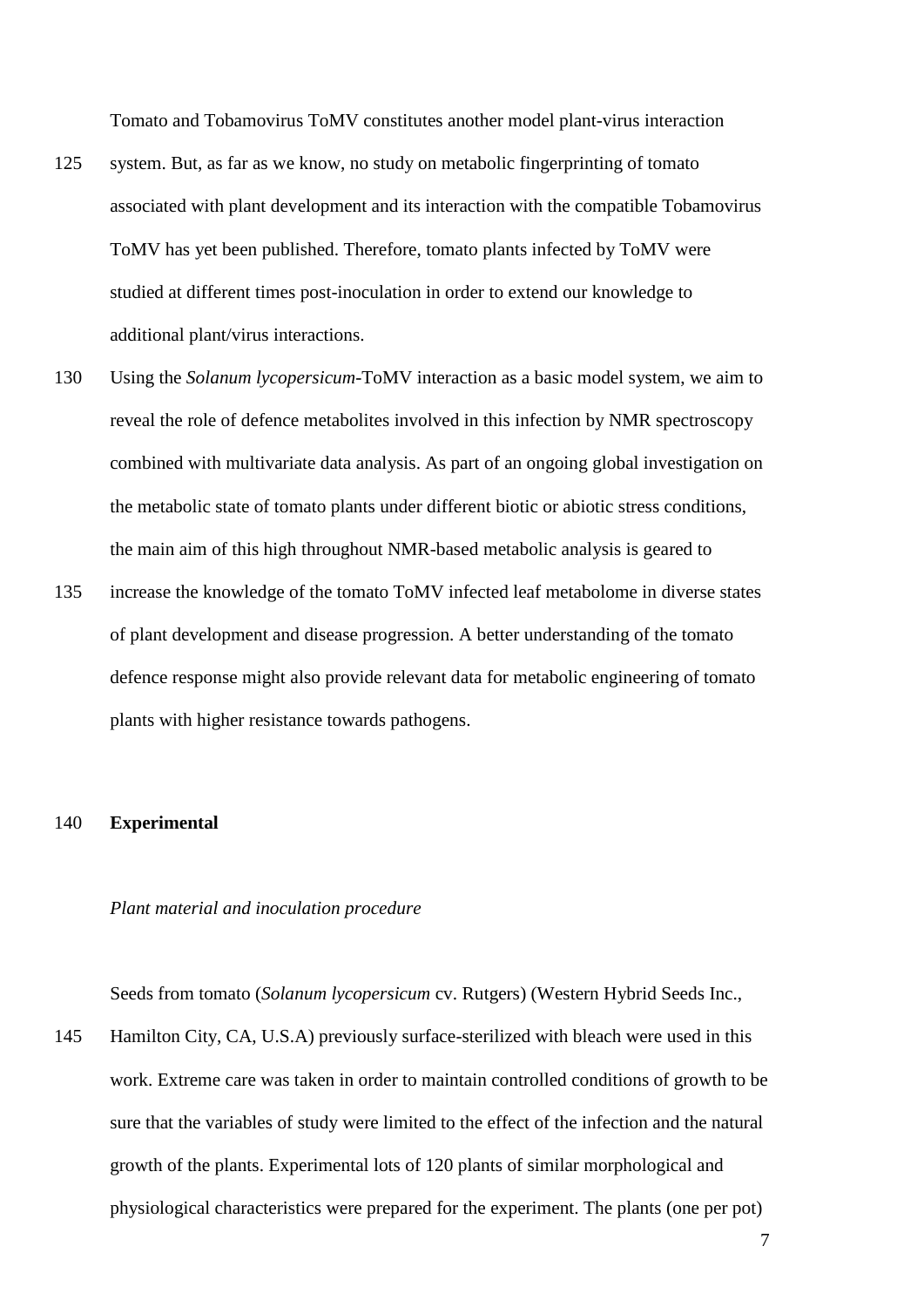- 150 were grown in 15-cm-diameter pots containing a mixture of peat (Biolan) and vermiculite 1:1 and were subirrigated once a day. The tomato plants were maintained in a controlled growth chamber at a constant temperature of 24 °C (12 h photoperiod) and with relative humidity ranging from 60% (day) to 70% (night). Five-week-old Rutgers tomato plants at the five- to six-leaf stage were used in all the experiments described in
- 155 this article. Infection of Rutgers tomato plants with the Murakishi PV-0143 (DSMZ) strain of Tomato Mosaic Virus was performed with a viral extract obtained from leaves of ToMV-infected tomato plants that were homogenized in 10 mM phosphate buffer (pH 7.2), 0.5% sodium bisulfite, 0.5% diethyldithiocarbamic acid (1 g of leaf material in 20 mL of buffer) as described (Bellés et al., 2006). The third leave (leaf position
- 160 numbered from the base to the apex) of tomato plants were dusted with carborundum (particle size 0.037 mm). One ml of viral extract or buffer (mock-inoculated control) was applied by gently rubbing the upper face of the third leaf. The third and fourth leaves were harvested separately at day 1, 2, 3, 4, 5, 7, 9, 11, 13, and 16 postinoculation at 9 am (9:00 h) and 7 pm (19:00 h) each day. Samples were immediately
- 165 frozen in liquid nitrogen, subsequently ground in a cooled mortar and lyophilized for metabolomic studies. Three biological replicates from both mock- and ToMVinoculated tomato plants were analyzed for each time point.

#### *Protein extraction and electrophoretic analysis*

#### 170

Leaves from mock-inoculated and ToMV-infected tomato leaves were harvested at the indicated times and rapidly frozen in liquid nitrogen and stored at -80 ºC until use. Protein extracts of tomato leaves were performed by homogenization in extraction buffer (50mM Tris, pH 7.5, 15mM mercaptoethanol), as described in (Rodrigo et al.,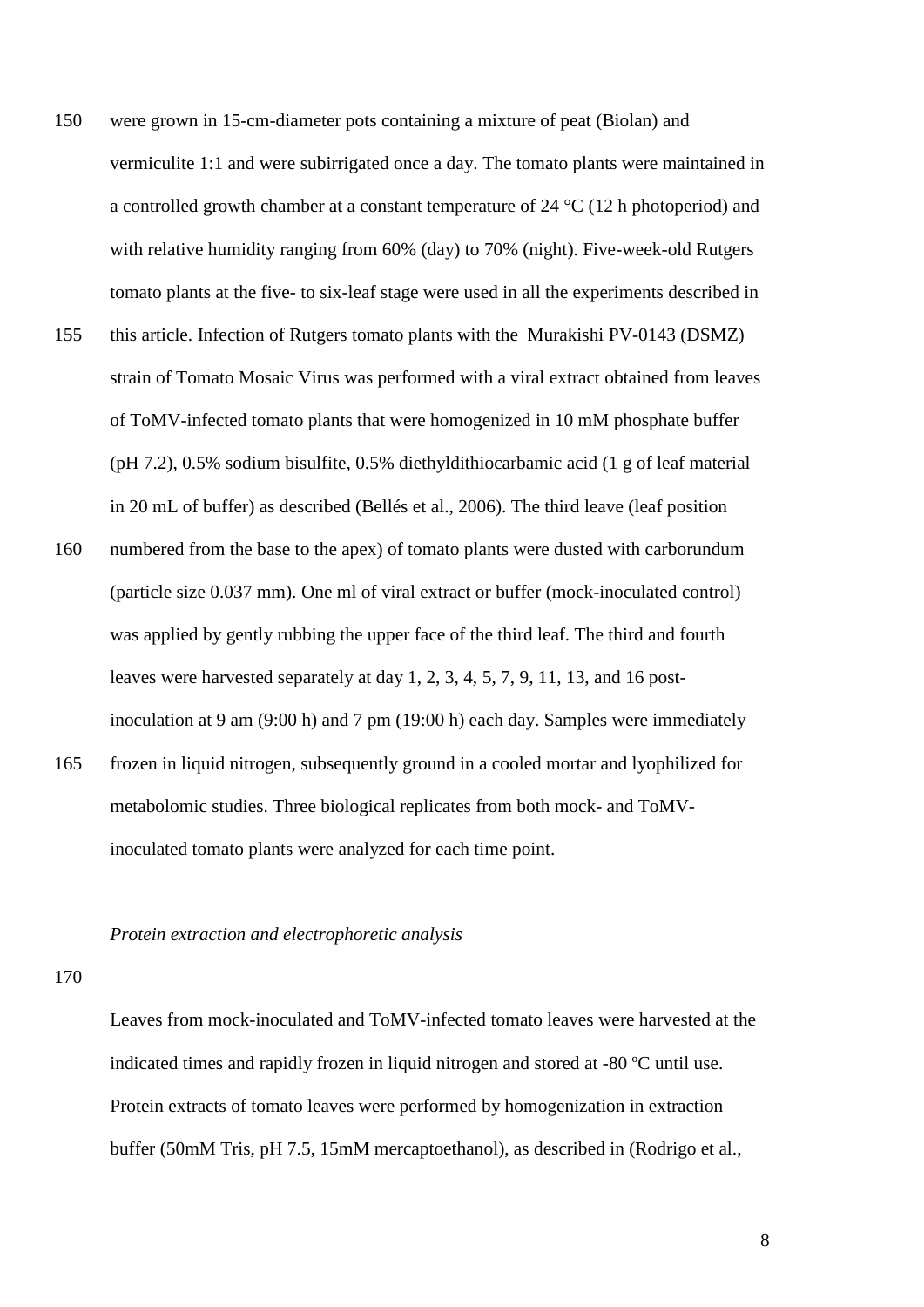175 1993). Proteins were separated by SDS-PAGE and stained with Coomassie Brilliant Blue R-250, as described (Conejero and Semancik, 1977).

#### *Extraction and NMR spectra measurements*

- 180 Twenty five mg of freeze-dried plant material were extracted in 2 mL-Eppendorf tubes with 1 mL of a mixture of  $KH_2PO_4$  buffer (pH 6) in D<sub>2</sub>O containing 0.05% trimethylsilane propionic acid sodium salt (TMSP) and CH3OH-*d4* (1:1). The extracts were vortexed, vigorously, sonicated for 20 min and then centrifuged at 13,000 rpm for 10 min. Seven hundred  $\mu$ L of the supernatant were transferred in 5 mm-NMR tubes for
- 185 the spectral analysis.

<sup>1</sup>H NMR spectra were recorder at 25  $^{\circ}$ C on a 600 MHz Bruker AV 600 spectrometer equipped with cryo-probe operating at a proton NMR frequency of 600 MHz. Methyl signal of CH<sub>3</sub>OH- $d_4$  was used as the internal lock. Each <sup>1</sup>H NMR spectrum consisted of 128 scans requiring 10 min acquisition time with the following parameters: 0.25

- Hz/point, pulse width (PW) = 30  $\degree$  (10.8 µs), and relaxation delay (RD) = 1.5 s. A presaturation sequence was used to suppress the residual H2O signal with low power selective irradiation at the  $H_2O$  frequency during the recycle delay. Free induction decay (FIDs) were Fourier transformed with Line Broadening (LB) = 0.3 Hz and the spectra were zero-filled to 32 K points. The resulting spectra were manually phased and
- 195 baseline corrected, and calibrated to TMSP at 0.0 ppm, using Topspin (version 2.1, Bruker).

#### *Data analysis*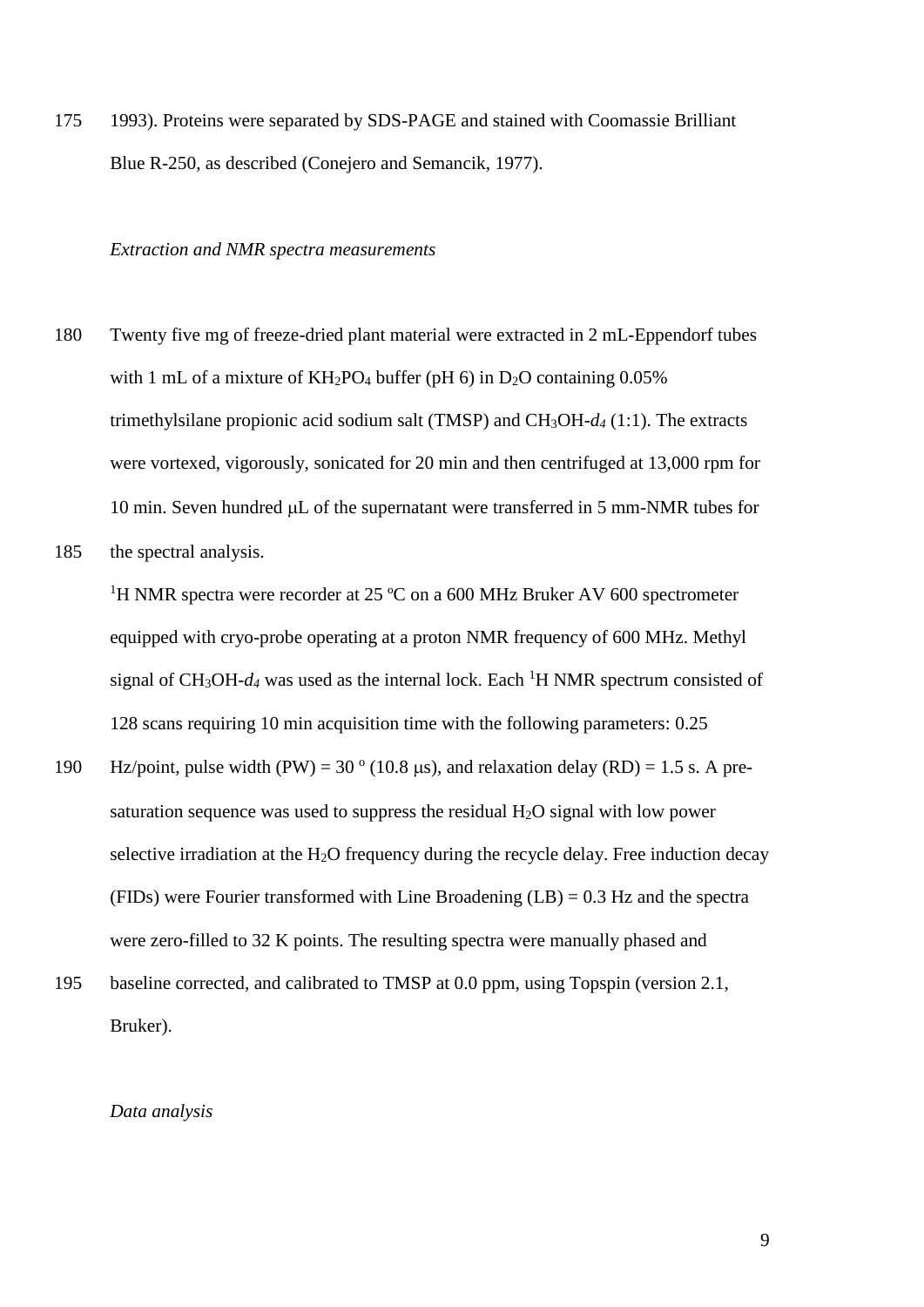$1200$  H NMR spectra were automatically reduced to ASCII files using AMIX (v. 3.7, Bruker Biospin). Spectral intensities were scaled to total intensity TMSP and reduced to integrated regions of equal width (0.04 ppm) corresponding to the region of  $\delta$  0.4 –  $\delta$ 10.00. The region of  $\delta$  4.7 -  $\delta$  4.9 was excluded from the analysis because of the residual signal of water as well as  $\delta$  3.28 -  $\delta$  3.34 for residual methanol. Partial least 205 square (PLS) was performed with the SIMCA-P software (v. 11.0, Umetrics, Umeå,

Sweden) using unit variance (UV) scaling method.

#### **Results and Discussion**

#### 210 *Progression of ToMV infection*

The ToMV strain employed in this work failed to induce visible symptoms in the tolerant tomato cultivar Rutgers during the 16 day experiment. Only subtle curling, slight distortions and malformations of the leaves and a very limited stunting of the 215 plants were observed at long periods post-inoculation. To monitor the progress of the ToMV disease in the infected tomato plants, a polyacrylamide gel electrophoresis (SDS-PAGE) of protein extracts from the third-inoculated and systemically fourthinfected leaves was performed to detect the viral capsid accumulation. The knowledge of the virus accumulation pattern at each time point allows us to relate the metabolic

- 220 changes observed during the infection with the amount of virus present. ToMV actively multiplied in the inoculated leaf, and the 17-kDa ToMV coat protein could be clearly detected at day three post-inoculation, as assessed by electrophoretic analysis (Fig. 1). In the inoculated leaves, ToMV accumulation increased in a time-dependent manner, reaching its maximum level at 5 day post-inoculation, and decreasing thereafter (data
- 225 not shown). The virus started to spread up to the fourth leaf by day 7, following a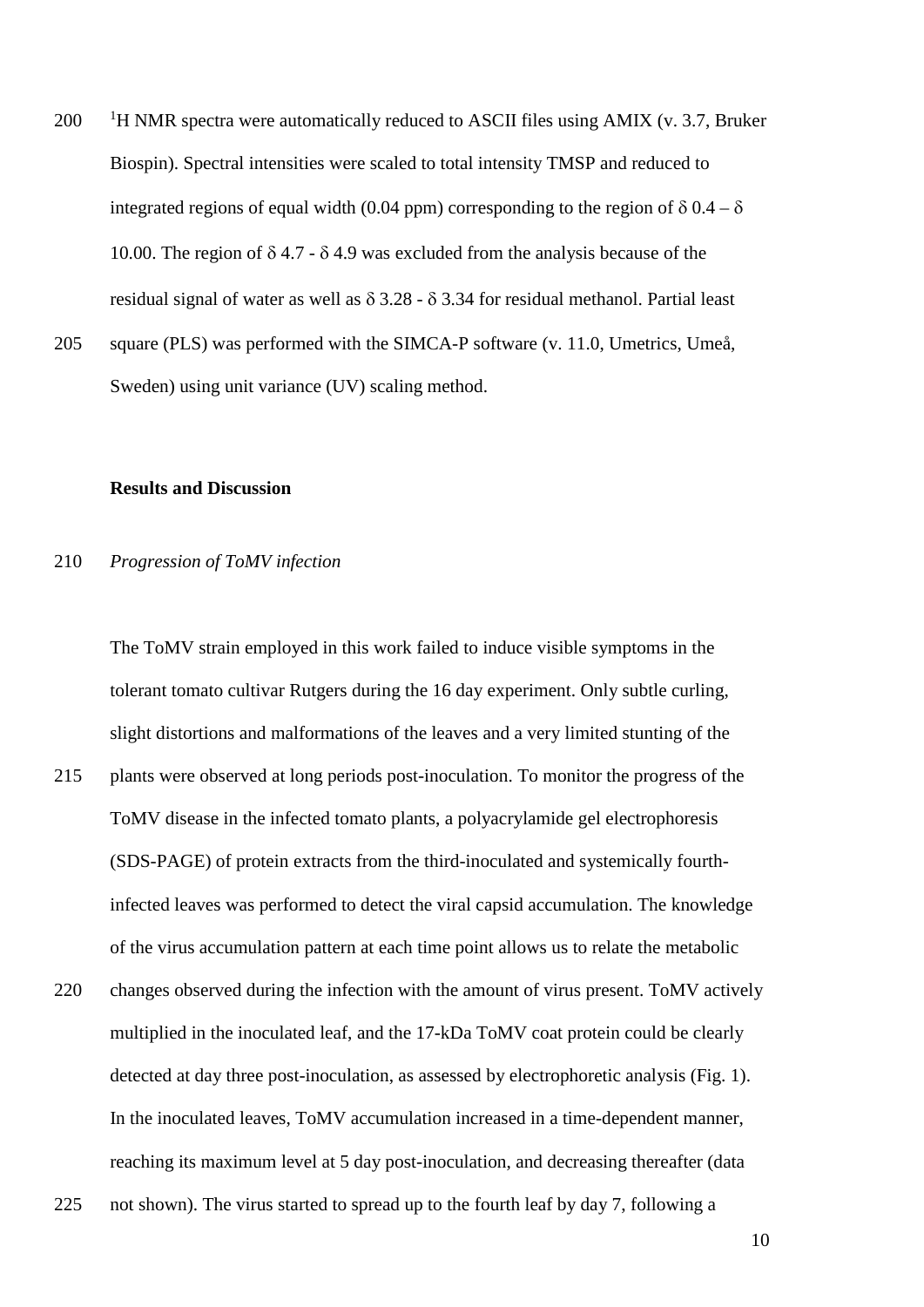similar induction kinetic pattern to the inoculated leaves and remaining constant from day 11 until the end of the 16-day experiment (Fig. 1). The phenotypic alterations observed consisted mainly of gradual development of brown necrotic spots at the inoculation site (produced by rubbing the leaves with carborundum in the inoculation 230 zone) in both the inoculated and mock-inoculated leaves.

## **Alterations of the metabolic profiles of leaves induced by ToMV infection and developmental conditions**

- 235 Diverse factors such as light intensity, temperature, water, nutritional status can produce notable effects on the metabolome during the life cycle of the plant. In metabolic studies it is crucial to be able to differentiate the changes that result from uncontrolled factors and those that are genuinely caused by the experimental manipulation being studied. In the present work, we studied the leaf metabolome affected by ToMV infection. The 240 experimental conditions were carefully designed and controlled to ensure that the
- metabolic differences identified were restricted to only the effect of ToMV infection. However, in addition, we expanded our study to include other non-controllable factors such as plant aging and development stage. Interestingly, these factors had very important effects on the metabolome of tomato leaves.
- 245 Plant metabolites have very diverse physical-chemical properties and are present in a wide range of quantities (Wolfender, 2009). Therefore, the solvent extraction used for their isolation from the plant tissues should be able to rapidly and efficiently dissolve metabolites in an unbiased manner. In this work, tomato leaf metabolites were extracted using a single-step extraction method consisting of a polar solvent mixture of methanol
- 250 and a buffered aqueous solution. This method is practical, is not time consuming and has been shown to possess a high extraction efficiency constitutes an optimized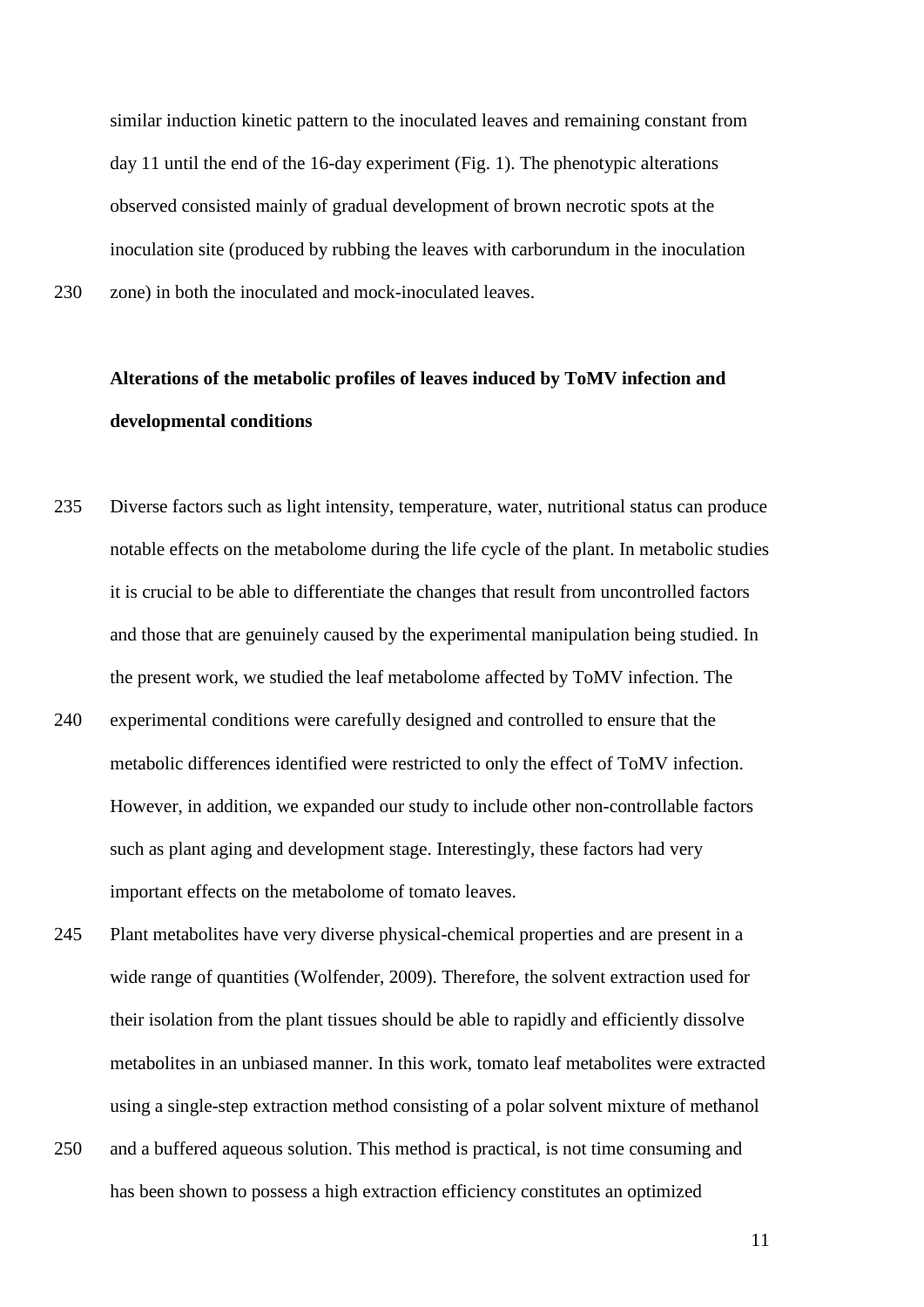extraction protocol for polar untargeted metabolites (Hendrawati et al., 2006; Verpoorte et al., 2007; Verpoorte et al., 2008). NMR spectroscopy in combination with multivariable data analysis was performed on control and ToMV-infected tomato leaves

- 255 in order to determine the metabolic changes during this plant-pathogen interaction. The first step of NMR metabolomic studies is the analysis of the plant extract spectra (Choi et al., 2006). <sup>1</sup>H NMR spectra, 2D NMR experiments (2D *J*-resolved, COSY and HMBC), our in-house database of reference compounds and previous reports (López-Gresa et al., 2010) were used for the signal assignment of metabolites from the tomato
- 260 leaves. Table 1 shows a list of 32 the identified metabolites including 13 aminoacids, 5 organic acids (3 citrate-cycle intermediates), 3 sugars, 4 phenylpropanoids, 1 flavonoid, and 6 miscellaneous compounds with their characteristic chemical shifts and coupling constants.

After the chemical analysis of the spectra, the following step in a metabolomic study is

265 the comparison of all the samples through multivariate data analysis (MVDA). The first step of the statistical analysis of these large data sets (in this case 240 samples), was the application of a principal component analysis (PCA) in order to group the plants according to the NMR signals characteristic for the metabolic changes caused by the ToMV infection. In the PCA score plot, healthy and 270 infected samples were grouped together, showing that only slight metabolic changes were produced by the infection. Other parameters, such as time (from 1 to 16 days post inoculation (dpi), hereafter considered as age), position in the stem (lower and upper leaves) or collection time (9:00 h and 19:00 h) play an important role in determining the metabolome, even more than the infection. 275 According to this observation, a partial least square analysis (PLS) was carried out defining as the X variable the area of binned  ${}^{1}$ H-NMR signals and as stepwise Y variables age, developmental stage, infection, and sample collection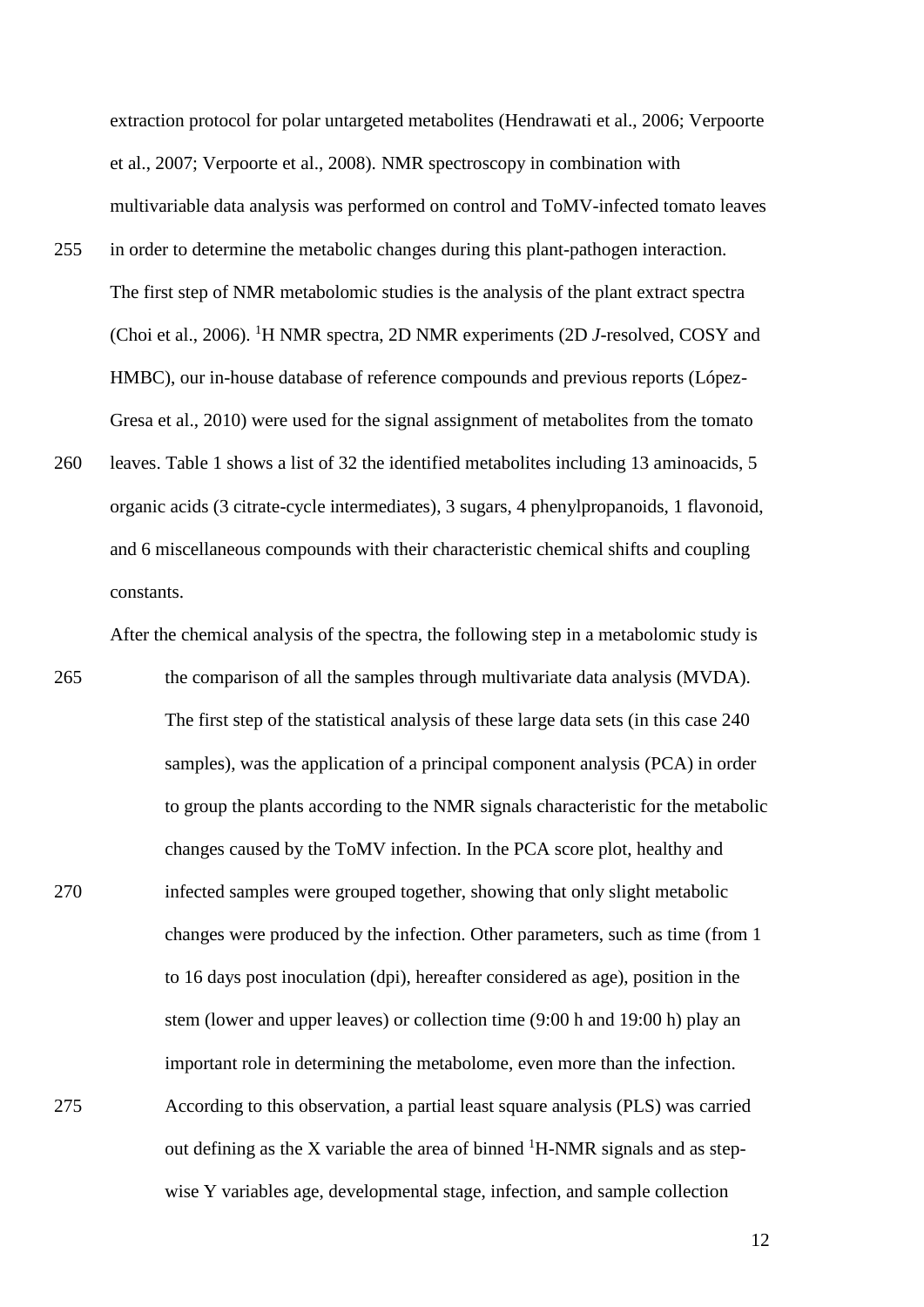time. A clear separation was obtained between: a) age of the leaves by component 1 (Fig 2): b) leaves located at different positions in the stem by 280 component 2 (Fig 2); c) healthy control and ToMV infected leaves by component 3 (Fig 3); and d) samples collected at 9:00 h and 19:00 h by component 4 (Fig 4). In order to differentiate the identified compounds, a loading plot was used in which the correlation between grouping and correlated metabolites was shown (Table 1).

285

The first component of PLS explained the changes in the chemical composition during the time course of the experiment (age of the plant: 1 to 16 dpi). Analysis of loading column plot of PLS component 1 showed a time-dependent increase in the content of sugars and a decline of the organic and amino acids, except for asparagine. This 290 observation is in agreement with the results obtained examining the amount of several amino acids in different lines of Arabidopsis during the leaf senescence (Diaz et al., 2005). Only asparagine was higher in "old" leaves (from 9 to 16 dpi), in accordance with the well-known decrease of aspariginase activity observed during leaf maturation (Sieciechowicz et al., 1988) (Fig 2 and Table1). The increase of sugars observed in the 295 "old" leaves may be correlated to the increase of total surface area in all leaves with age, which augments the rate of photosynthesis, thus producing a greater accumulation of carbohydrates (Abdel-Farid et al., 2009). Important concentrations of phenylpropanoids and the flavonoid, rutin were found in "young" leaves (from 1 to 9 dpi). These secondary metabolites are associated with defence mechanisms and their 300 presence in the "young" leaves reflects the need of this tissues to increase their defensive potential (Brown et al., 2003; Baker et al., 2010). According to the optimal plant defence theory, plants tend to allocate more defence-associated metabolites to the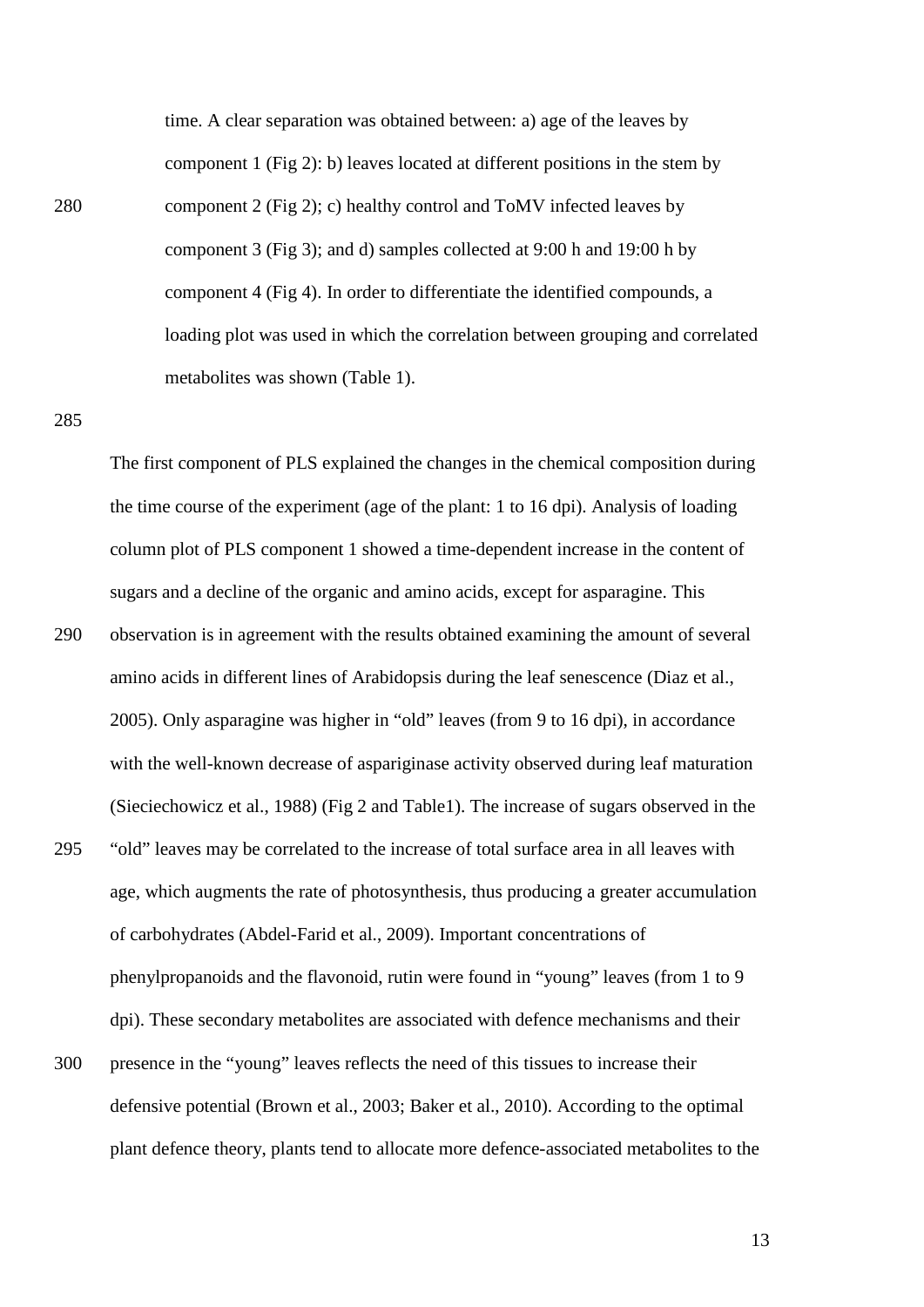valuable plant parts during development, to protect them from stress factors and to maximize their fitness (Kaur et al., 2010).

- 305 Examination of the component 2-PLS loading plot showed the metabolites which strongly contributed to the separation of the metabolic profiles based on the position of the leaf on the stem. Lower (third) leaves were placed on the positive side of PLS component 2, whereas immediately upper (fourth) leaves were on the negative side (Fig 2). When comparing the metabolome of the leaves located at different positions in the
- 310 stem, it was observed that organic acids (malic, citric, succinic, fumaric, and formic acid), amino acids (GABA, glutamic, glutamine, aspartic, asparagine, tryptophan, and phenylalanine), phenylpropanoids, and flavonoids were induced in lower leaves, while upper leaves showed higher amount of sugars, acetic acid, choline, trigonelline and the aliphatic amino acids arginine, alanine, and valine (Table 1). Many primary metabolites
- 315 were induced as a consequence of the abrasive carborundum applied during inoculation process, together with secondary metabolites, in local leaves (Dixon and Paiva, 1995). However, sucrose and glucose levels decreased in these lower leaves. Presumably, carbohydrate consumption is required for production of energy to support the biosynthesis of defensive phenolic compounds induced by wounding (Broeckling et al.,
- 320 2005). Since the metabolite content varies throughout the plant (Choi et al., 2004), it is crucial to harvest the leaves in the same leaf position in order to accurately compare metabolite fingerprinting of infected with the corresponding equivalent control leaves. Focused on our aim, which is to understand the tomato defence reaction against ToMV infection, a detailed metabolic study was performed examining component 3 of the
- 325 PLS. The score plot for component 1 versus component 3 of PLS from the  ${}^{1}H$  NMR spectra shows that ToMV-infected leaves are separated from healthy ones, independently of whether they were directly inoculated with the virus or systemically infected (Fig 3). The separation is mainly due to component 3, however, both aging and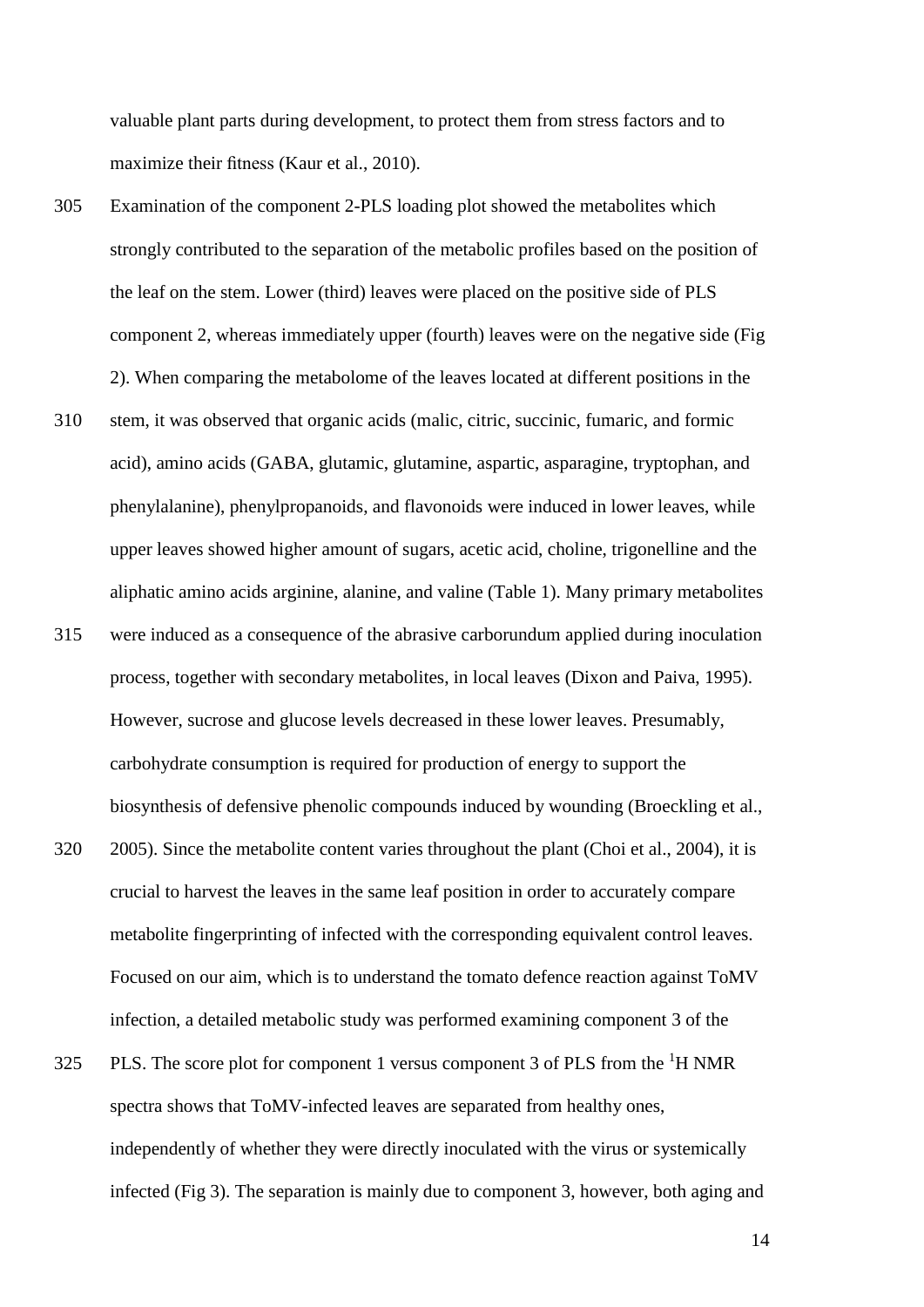stem position produce a shift along component 1. To exclude differences due to this

- 330 biological variability, partial least square-discriminant analysis (PLS-DA) was applied separately on 1) mock-inoculated (third) versus the ToMV locally-infected (third) leaves until eleven dpi (Fig 5A) and 2) upper-mock-inoculated (fourth) versus systemically-infected (fourth) leaves from five to thirteen dpi (Fig 5B). Applying this statistical analysis, a good separation was observed between local and systemically
- 335 infected leaves.

Local infection was characterized by component 1 (Fig 5A), in which rutin, glucose, choline, GABA, glutamine, asparagine, phenylalanine, glutamic, aspartic, malic, citric, formic, and fumaric acid, were found to be the major contributing metabolites (Table 1). Determination of the relative abundance of several amino acids in ToMV-infected

- 340 tomato leaves revealed a decrease in the content of some of them and an increase in others. The results previously found in *P syringae*-infected-tomato leaves, in which in general high levels of some amino acids were found, (Pérez Garcia et al., 1998; López-Gresa et al., 2010), are in contrast with those found in this work upon viral infection which produced a general decrease in the pool of amino acids. Only
- 345 glutamine/glutamate and asparagine/aspartate were clearly induced in leaves inoculated with ToMV. It is well established that glutamine may act as substrate for asparagine biosynthesis, so their levels could be interconnected (Eason et al., 1996). These results are in accordance with previous reports suggesting that glutamate is a precursor of stress-related compounds in plants (Hothorn et al., 2006) and that glutamine content
- 350 was higher in *Vitis vinifera* plants resistant to mildew (Figueiredo et al., 2008). In this context, it is pertinent to point out that opposite results have been reported in some plant pathogen interactions. Thus, as observed in the present work (Table 1), and previously (Pérez-García et al., 1998; López-Gresa et al., 2010), the alanine content significantly decreases in tomato leaves after systemic infection with viral or bacterial pathogens. By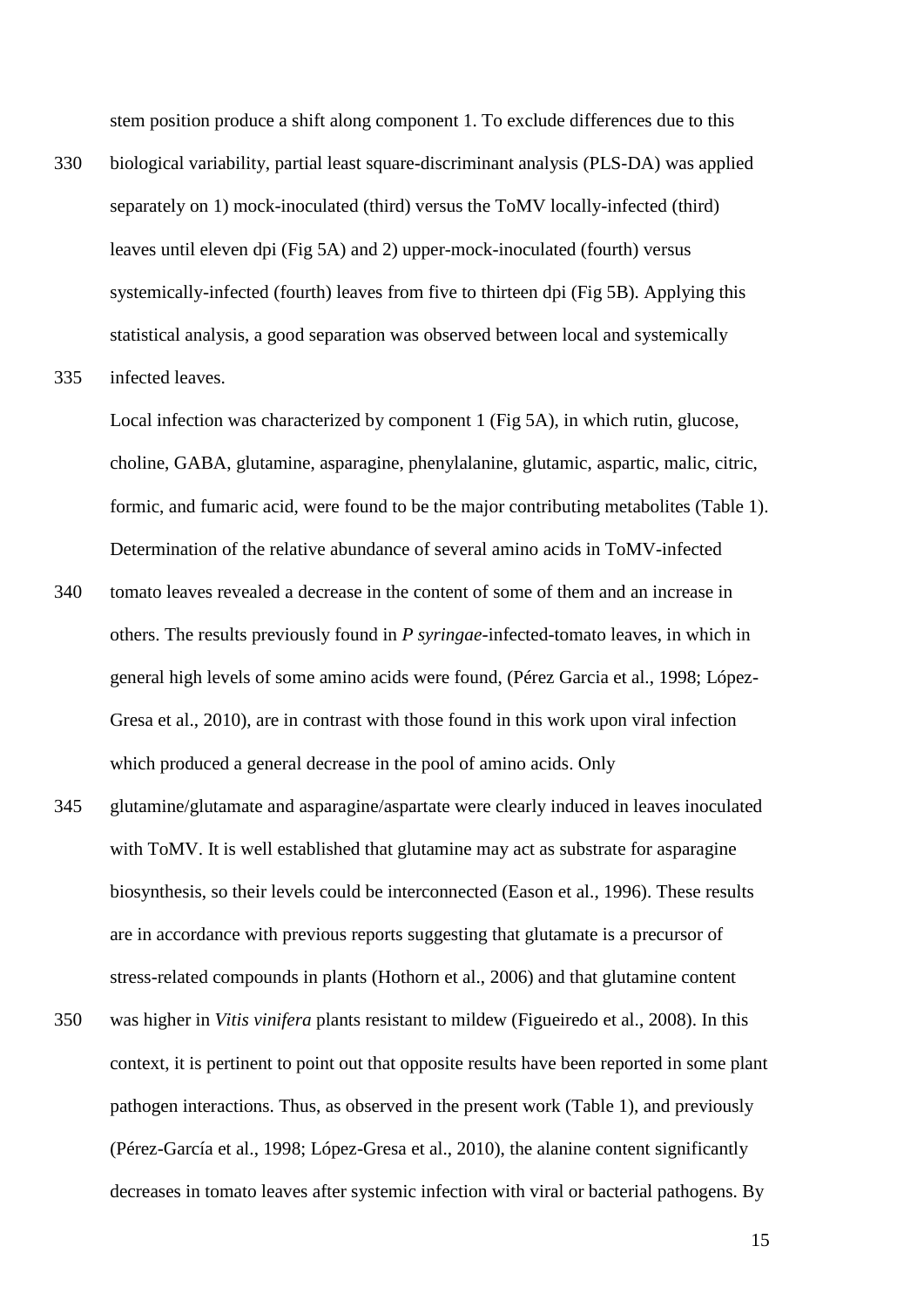355 contrast, alanine exhibited the largest increase by far in rice plants upon infection with the fungal pathogen *Magnaporthe gerisea* (Jones et al. 2010), and as such, alanine is considered as a key marker in this compatible interaction.

GABA induction in plants in response to an abiotic stress treatment is a widely observed phenomenon (Wallace et al., 1984; Mayer et al., 1990; Allan et al., 2008). Our

- 360 results agree with a previously published study of the metabolic changes in vitis plants affected by the Esca disease. In this report, the authors identified a marked increase in GABA as a clear indicator of healthy or diseased leaves (Lima et al., 2010). Moreover, increases in phenylalanine, which is the substrate of the key enzyme of the phenylpropanoid biosynthesis pathway, phenylalanine ammonia lyase (PAL), correlated
- 365 well with the concomitant induction of phenylpropanoid pathway products. The positive relationship between sucrose and UDP-glucose may be explained because both metabolites can be reversibly formed by the sucrose synthase enzyme. The primary metabolites, malic and citric acid were found in the present study to be altered in both locally inoculated and systemically -infected tomato leaves. Our results are consistent
- 370 with those of Choi et al. (2006), studying the hypersensitive interaction between tobacco and tobacco mosaic virus (TMV). The authors reported that these organic acids also accumulated in both TMV-inoculated and in SAR tobacco leaves. The study of phenolic compounds during the progression of infection is very relevant based on their proposed defensive role in plants. The flavonoid, rutin, which has been
- 375 related to the enhancement of the defence system against some stress conditions (Suzuki et al., 2005), clearly increased in ToMV-infected tomato leaves. Previously, we had also found that citrus exocortis viroid and *P. syringae* also elicited the synthesis of this compound in tomato leaves (López-Gresa et al., 2010). Unexpectedly, caffeoyl esters of polyhydroxy compounds (glucaric acid) did not accumulate in locally infected tomato
- 380 leaves, even though phenylpropanoid metabolism is activated under various stress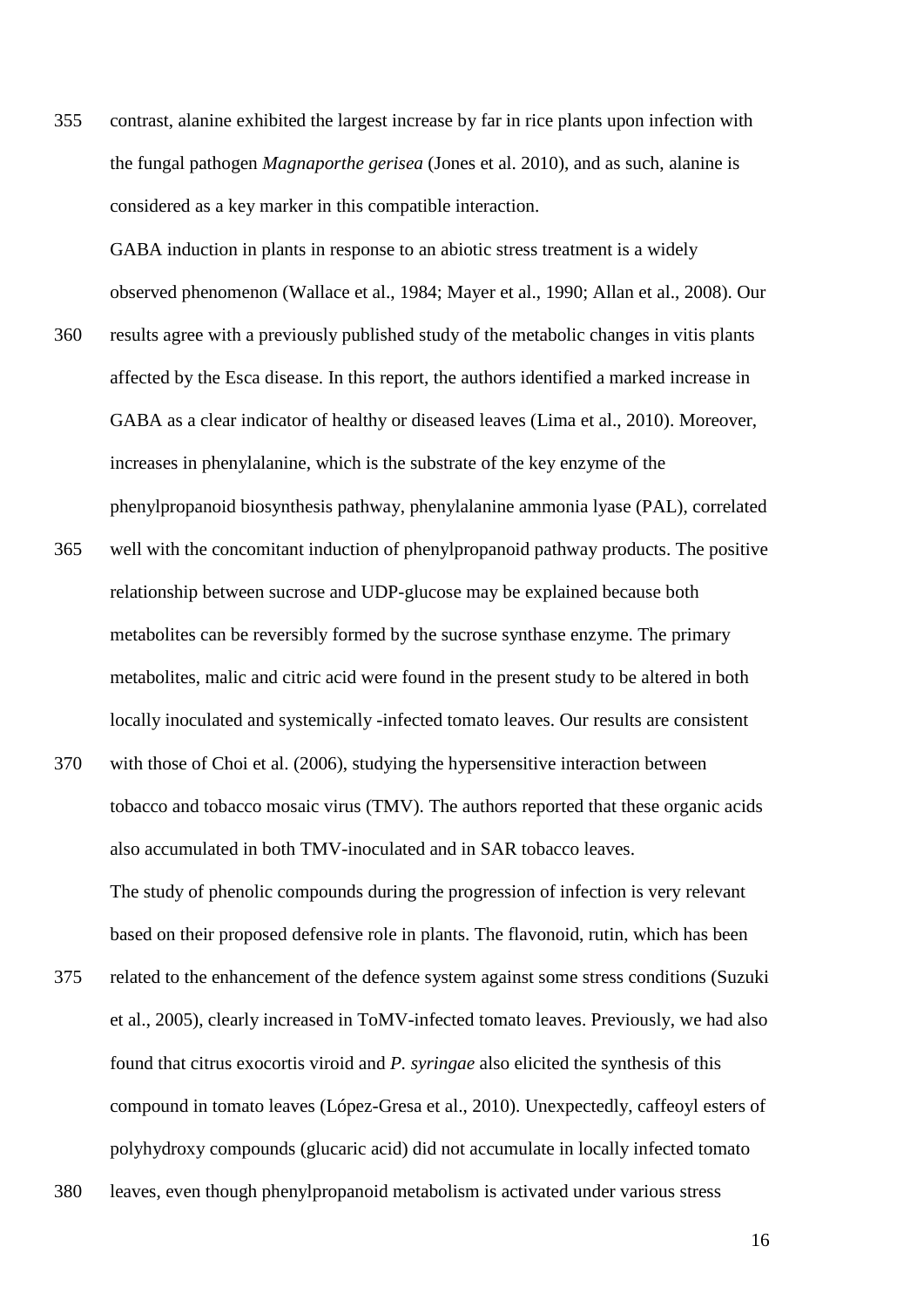conditions, such as UV irradiation, mechanical wounding, or pathogen attack (Lawton and Lamb, 1987; Dixon and Lamb, 1990). In fact, TMV-infected tobacco plants showed, among the phenylpropanoids, only 5-*O*-caffeoylquinic acid accumulation in the locally infected leaves (Choi et al., 2006). Additionally, a decrease content of

- 385 tryptophan was observable in these ToMV-inoculated leaves. Products of the tryptophan pathway are metabolized into auxin, glucosinolates, phytoalexins, alkaloids, and other indolic compounds, which play diverse roles in plant biological processes, including plant-pathogen interaction (Radwanski and Last, 1995). Previously, NMR spectroscopybased metabolomics had shown that the levels of a natural derivative of salicylic acid,
- 390 2,5-dihydroxybenzoic acid (gentisic acid), markedly increased as a conjugated form named gentisic acid 5-O-β-D-xyloside in tomato leaves infected by the citrus exocortis viroid. Infection with this viroid causes strong symptoms (extreme epinasty, curling, and rugosity of leaf and leaflets) and the intensity of symptoms exhibited a good correlation with gentisic acid content in viroid- and virus-infected plants (Bellés et al.,
- 395 1999; Bellés et al., 2006). It is therefore not surprising that the present asymptomatic infection caused by ToMV did not induce a significant accumulation of gentisic acid. Viruses produce a vast array of symptoms in plants, and many of them appear to be common even among combinations between diverse virus and plants. Some virusinfected plants may show no symptoms, as in the case of Rutgers tomato infected by
- 400 this strain of ToMV, and consequently, are excellent virus carriers, as they go unnoticed in the greenhouse. Symptoms could also be influenced by several factors such as environmental conditions, plant age at infection or virulence of the virus. The present NMR based metabolomic study not only gives important and broad physiological information, but also points out that care must be taken to select virus-free plants when
- 405 performing metabolic analysis.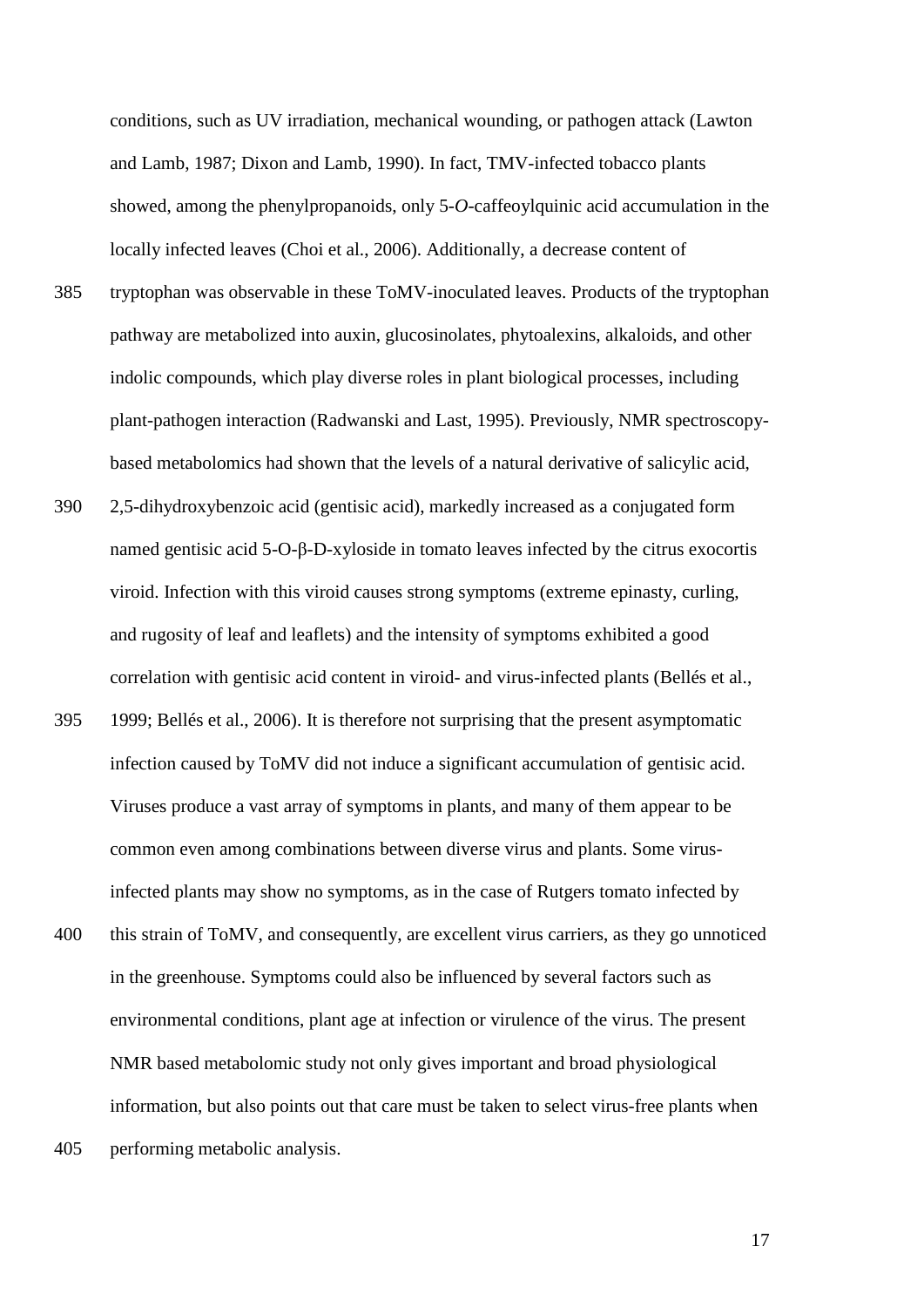Metabolic alterations of non-inoculated systemic leaves were compared with the corresponding controls analogously to locally infected leaves by PLS-DA. In this case, upper healthy and ToMV systemically infected leaves from five to eleven thirteen dpi were used as discrete classes (Fig 5B). The selected time course was based on the time

- 410 required to detect viral capsid accumulation in distal leaves (Fig1). In this case, for the identification of the metabolites involved in systemic defence response after virus inoculation, the loading plot of component 1 was analyzed. High concentrations of phenylpropanoids, rutin, choline, organic acids, sucrose, GABA, tryptophan, phenylalanine, glutamic, and aspartic acid were characteristic of systemically infected
- 415 leaves. Only glutamine and asparagine were not induced in these leaves compared with inoculated ones. Unexpectedly, in the upper control leaves there was an increase in the levels of some metabolites with signals at δ 8.02, 7.90, 7.42, 6.78, 6.14, and 6.10, belonging to some flavonoid glycosides, which probably have a 4'-OH in the B ring (Fig 6).
- 420 All these results suggest that flavonoids might be involved in the local response, while phenylpropanoids could play a defensive role in the distal leaves. In a previous study, Niehl et al. (2006) reported a detailed analysis of defence responses during the compatible interaction of potato plants between potato (Solanum tuberosum L. cv Desiree) and the Potato Virus X (PVX). As in Rutgers tomato plants infected with
- 425 Tomato Mosaic Virus (ToMV), infection of potato with PVX results in a systemic infection of the plants. In agreement with the results presented here, the authors found that low molecular weight secondary metabolites such as β-phenylethylamine-alkaloids were substantially induced upon PVX infection. By contrast, primary metabolism as levels of organic acids (citrate-cycle intermediates), sugars, and aminoacids remained
- 430 mostly unchanged in PVX-infected potato leaves, this being in contrast with the results observed in ToMV-infected Rutgers tomato leaves (Table 1). Taken together, all these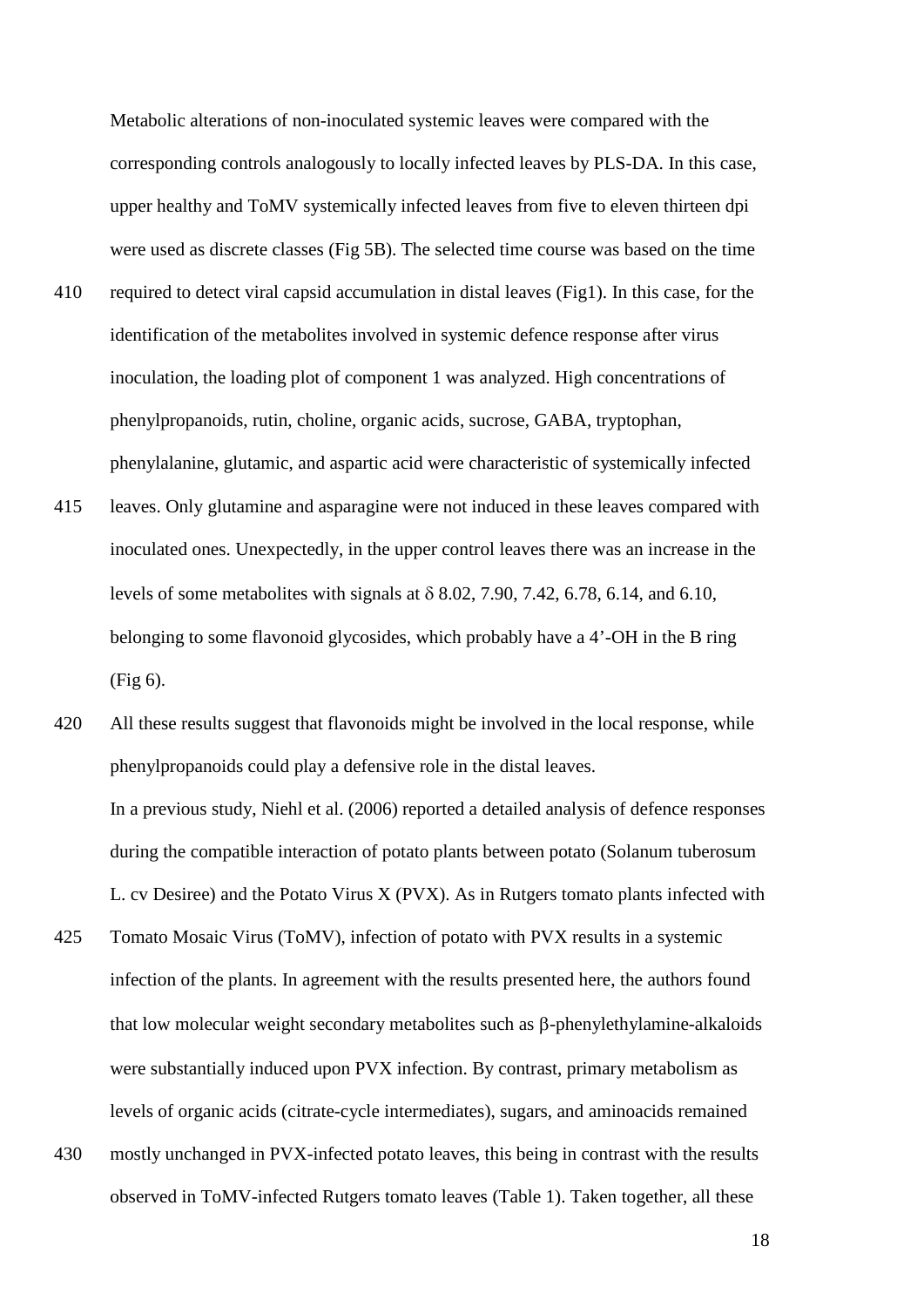results demonstrate that potato and tomato respond to systemic virus infection in a different way depending of the host plant.

Finally, the metabolic alterations due to sample collection time were identified by

- 435 studying component 4 of PLS analysis (Fig 4). A clear separation by component 4 was observed between tomato leaves collected at 9:00 h and 19:00 h, mainly from the youngest plants (from 1 to 9 days post-inoculation). It is well known that fluctuations of primary and secondary metabolites are observed when plants are harvested at different times of the day. NMR metabolomic analysis of *Cannavis sativa* clearly demonstrates a
- 440 clear difference between samples harvested in the morning and afternoon (Kim and Verpoorte, 2010). In our study, amino acids and organic acids (except glutamic acid) were induced in the samples collected in the morning, while sugars and secondary metabolites were induced in the tomato leaves harvested in the evening. This carbohydrate production is likely a result of the photosynthesis that takes place during
- 445 the day. A complete quantitative analysis of carbohydrates and primary metabolites was done through a diurnal period in potato leaves (Urbanczyk-Wochniak et al., 2005). Although it is difficult to compare our results with those obtained in potato because we have not performed a quantitative analysis, levels of carbohydrates, particularly sucrose, and citric acid followed the same trend as in potato leaves.
- 450 As shown in this work, a broad variety of primary and secondary compounds can be detected by using simple extraction procedures and NMR spectroscopy. Multivariate data analysis methods, such as partial least square (PLS) and partial least squarediscriminant analysis (PLS-DA) were applied to characterize the metabolic alterations of infected symptomless tomato leaves, taking into account their development stage and 455 the time of harvesting.

#### **Acknowledgements**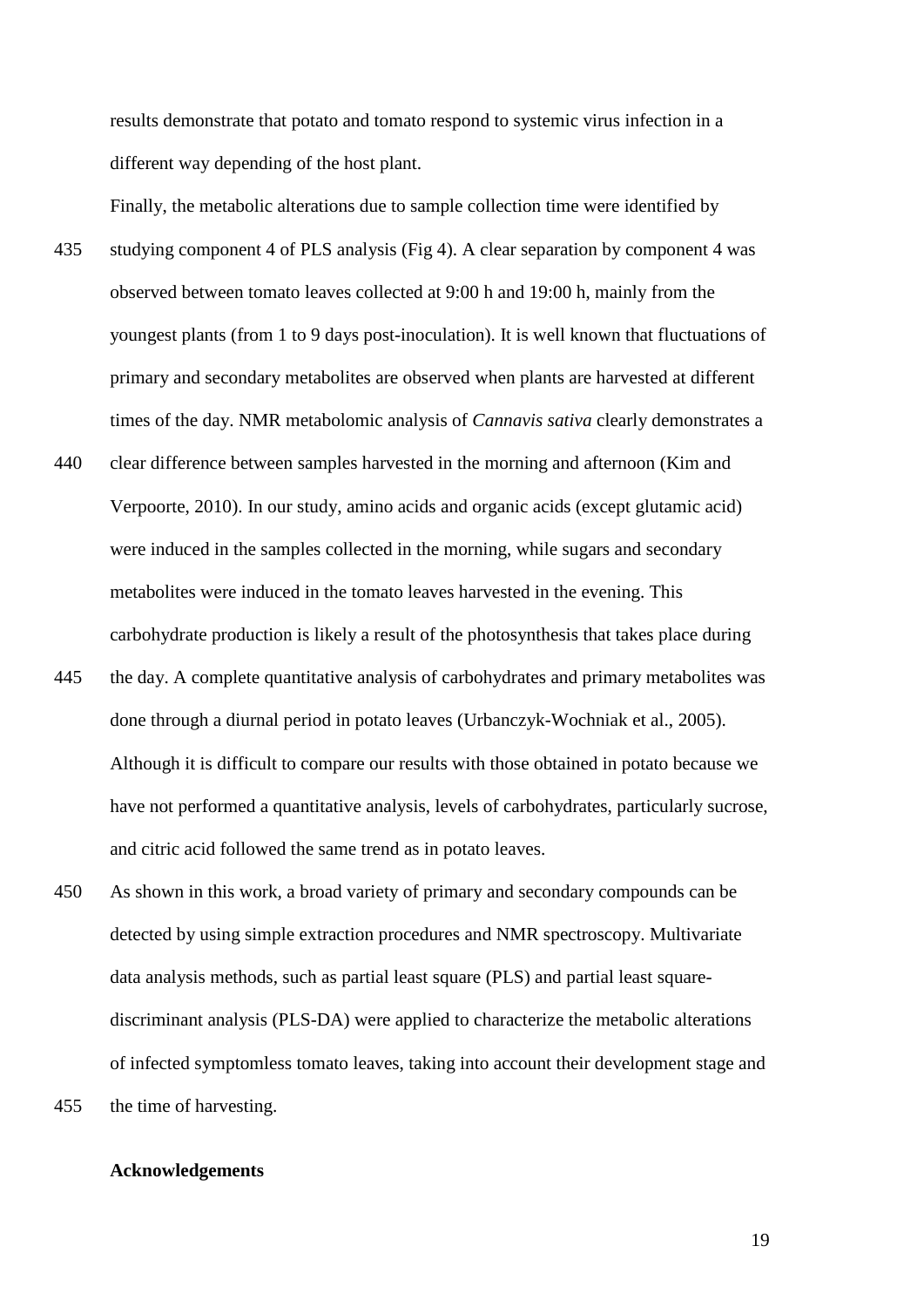- 460 The authors are grateful to Cristina Torres Vidal for technical support and Dr. Lynne Yenush for critical reading of the manuscript and exciting intellectual discussions. This work was supported by Grant BFU 2009-11958 from *Secretaría de Estado de Investigación* from Spanish Ministry of Science and Innovation. M.P.L.G held a postdoctoral fellowship JAEDoc 08 00402 from the Consejo Superior de
- 465 Investigaciones Científicas (Spain) and was recipient of a postdoctoral fellowship (BEST/2010/111) from Generalitat Valencia (Spain).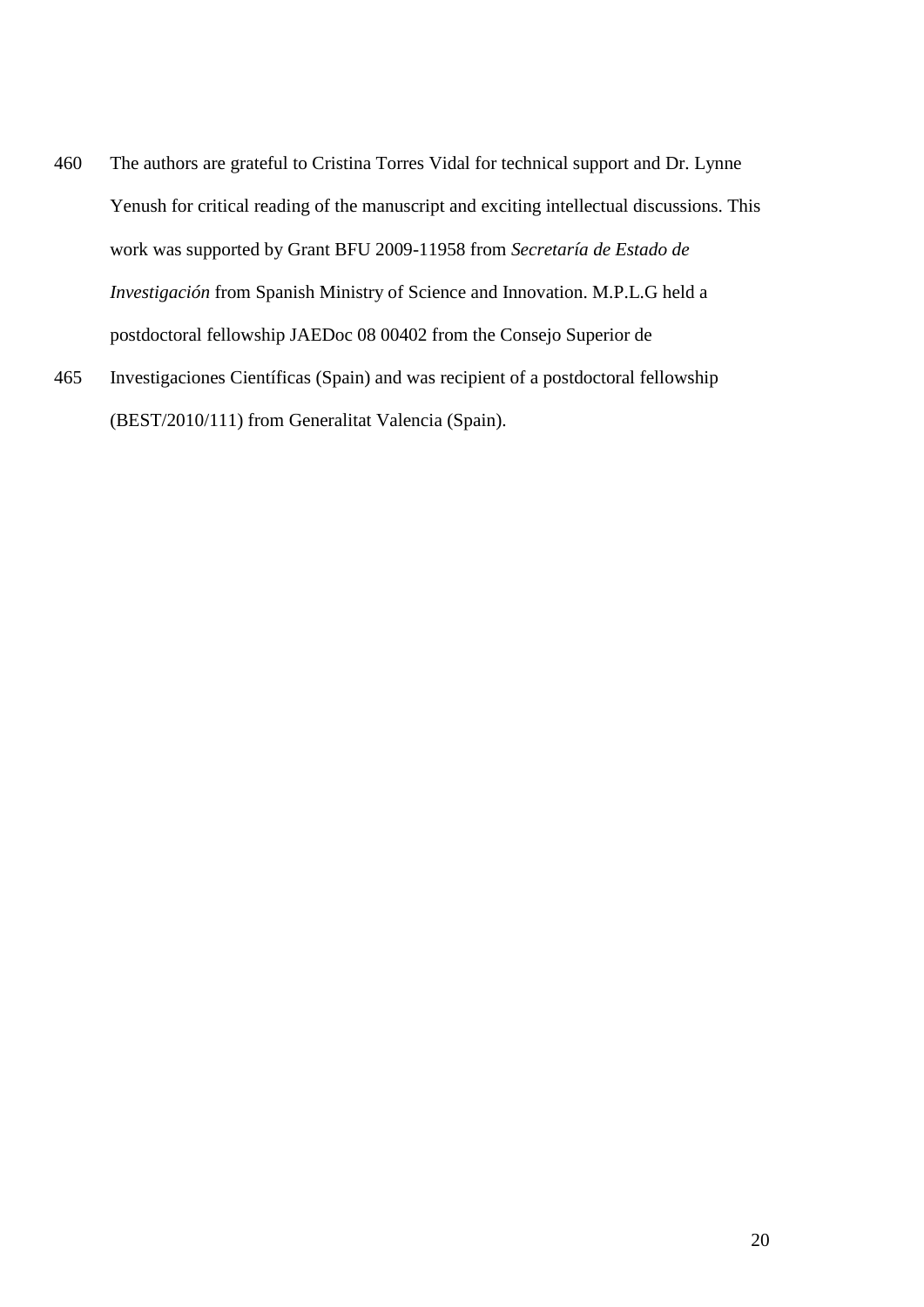#### **References**

470

Abdel-Farid IB, Jahangir M, van den Hondel CAMJ, Kim HK, Choi YH, Verpoorte R. Fungal infection-induced metabolites in *Brassica rapa*. Plant Science 2009; 176: 608- 615.

Allan WL, Simpson JP, Clark SM, Shelp BJ. Gamma-hydroxybutyrate accumulation in 475 Arabidopsis and tobacco plants is a general response to abiotic stress: putative regulation by redox balance and glyoxylate reductase isoforms. Journal of Experimental Botany 2008; 59: 2555-2564.

Baker C, Owens RA, Whitaker BD, Mock NM, Roberts DP, Deahl KL, Aver'yanov AA. Effect of viroid infection on the dynamics of phenolic metabolites in the apoplast 480 of tomato leaves. Physiological and Molecular Plant Pathology 2010; 74: 214-220.

Baumert A, Mock HP, Schmidt J, Herbers K, Sonnewald U, Strack D. Patterns of phenylpropanoids in non-inoculated and potato virus Y-inoculated leaves of transgenic tobacco plants expressing yeast-derived invertase. Phytochemistry 2001; 56: 535-541.

Bednarek P, Schneider B, Svatos A, Oldham NJ, Hahlbrock K. Structural complexity, 485 differential response to infection, and tissue specificity of indolic and phenylpropanoid secondary metabolism in Arabidopsis roots. Plant Physiology 2005; 138: 1058-1070.

Bellés JM, Garro R, Fayos J, Navarro P, Primo J, Conejero V. Gentisic acid as a pathogen-inducible signal, additional to salicylic acid for activation of plant defenses in tomato. Molecular Plant-Microbe Interactions 1999; 12: 227-235.

490 Bellés JM, Garro R, Pallas V, Fayos J, Rodrigo I, Conejero V. Accumulation of gentisic acid as associated with systemic infections but not with the hypersensitive response in plant-pathogen interactions. Planta 2006; 223: 500-511.

Bellés JM, López-Gresa MP, Fayos J, Pallas V, Rodrigo I, Conejero V. Induction of cinnamate 4-hydroxylase and phenylpropanoids in virus-infected cucumber and melon 495 plants. Plant Science 2008; 174: 524-533.

Bollina V, Kumaraswamy G, Kushalappa AC, Choo TM, Dion Y, Rioux S, Faubert D, Hamzehzarghani H. Mass spectrometry-based metabolomics application to identify quantitative resistance-related metabolites in barley against Fusarium head blight. Molecular Plant Pathology 2010; 11: 769-782.

500 Broadbent L. Epidemiology and Control of Tomato Mosaic-Virus. Annual Review of Phytopathology 1976; 14: 75-96.

Broeckling CD, Huhman DV, Farag MA, Smith JT, May GD, Mendes P, Dixon RA, Sumner LW. Metabolic profiling of *Medicago truncatula* cell cultures reveals the effects of biotic and abiotic elicitors on metabolism. Journal of Experimental Botany 505 2005; 56: 323-336.

Brown PD, Tokuhisa JG, Reichelt M, Gershenzon J. Variation of glucosinolate accumulation among different organs and developmental stages of *Arabidopsis thaliana*. Phytochemistry 2003; 62: 471-481.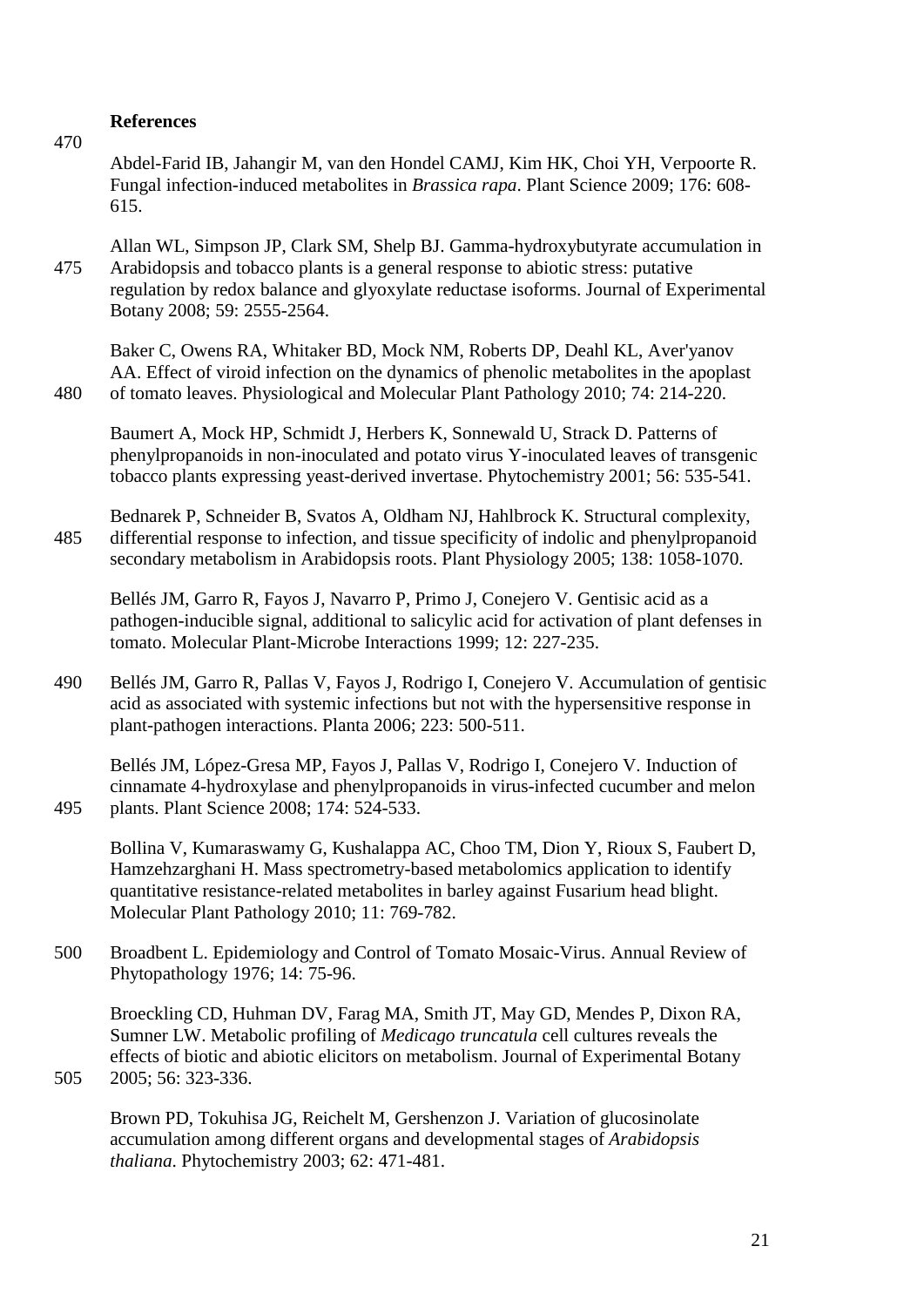Broyart C, Fontaine JX, Molinie R, Cailleu D, Terce-Laforgue T, Dubois F, Hirel B, 510 Mesnard F. Metabolic profiling of maize mutants deficient for two glutamine synthetase isoenzymes using <sup>1</sup>H-NMR-based metabolomics. Phytochem Anal 2010; 21: 102-109.

Choi HK, Choi YH, Verberne M, Lefeber AWM, Erkelens C, Verpoorte R. Metabolic fingerprinting of wild type and transgenic tobacco plants by  ${}^{1}H$ - NMR and multivariate analysis technique. Phytochemistry 2004; 65: 857-864.

515 Choi YH, Kim HK, Linthorst HJM, Hollander JG, Lefeber AWM, Erkelens C, Nuzillard JM, Verpoorte R. NMR metabolomics to revisit the tobacco mosaic virus infection in *Nicotiana tabacum* leaves. Journal of Natural Products 2006; 69: 742-748.

Conejero V, Bellés JM, García-Breijo F, Garro R, Hernández-Yago J, Rodrigo I, Vera P. Signalling in viroid pathogenesis. In: RSS Fraser, editor. Recognition and response in 520 plant-virus interactions Springer-Verlag, Heidelberg, 1990, pp. 233-261.

Conejero V, Semancik JS. Exocortis Viroid - Alteration in Proteins of Gynura-Aurantiaca Accompanying Viroid Infection. Virology 1977; 77: 221-232.

Dangl JL, Jones JDG. Plant pathogens and integrated defence responses to infection. Nature 2001; 411: 826-833.

525 Diaz C, Purdy S, Christ A, Morot-Gaudry JF, Wingler A, Masclaux-Daubresse CL. Characterization of markers to determine the extent and variability of leaf senescence in Arabidopsis. A metabolic profiling approach. Plant Physiology 2005; 138: 898-908.

Dixon RA. Natural products and plant disease resistance. Nature 2001; 411: 843-847.

Dixon RA, Achnine L, Kota P, Liu CJ, Reddy MSS, Wang LJ. The phenylpropanoid 530 pathway and plant defence - a genomics perspective. Mol Plant Pathol 2002; 3: 371- 390.

Dixon RA, Harrison MJ, Lamb CJ. Early events in the activation of plant defense responses. Annu Rev Phytopathol 1994; 32: 479-501.

Dixon RA, Lamb CJ. Molecular communication in interactions between plants and 535 microbial pathogens. Annual Review of Plant Physiology and Plant Molecular Biology 1990; 41: 339-367.

Dixon RA, Paiva NL. Stress-induced phenylpropanoid metabolism. Plant Cell 1995; 7: 1085-1097.

Durrant WE, Dong X. Systemic acquired resistance. Annual Review of Phytopathology 540 2004; 42: 185-209.

Eason JR, ODonoghue EM, King GA. Asparagine synthesis and localization of transcripts for asparagine synthetase in tips of harvested asparagus spears. Journal of Plant Physiology 1996; 149: 251-256.

Fayos J, Bellés JM, López-Gresa MP, Primo J, Conejero V. Induction of gentisic acid 5- 545 *O*-beta-*D*-xylopyranoside in tomato and cucumber plants infected by different pathogens. Phytochemistry 2006; 67: 142-148.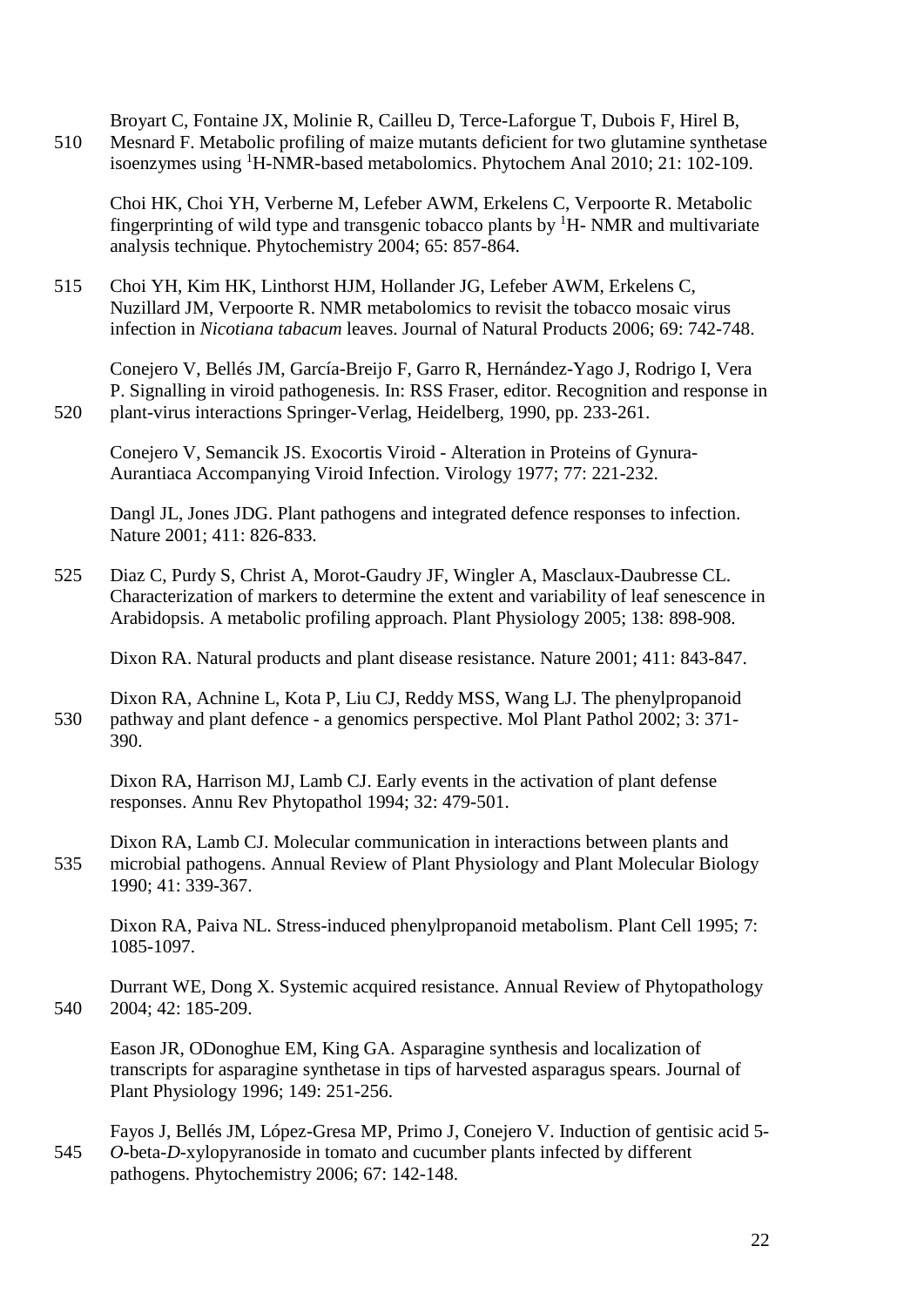Figueiredo A, Fortes AM, Ferreira S, Sebastiana M, Choi YH, Sousa L, Acioli-Santos B, Pessoa F, Verpoorte R, Pais MS. Transcriptional and metabolic profiling of grape (*Vitis vinifera* L.) leaves unravel possible innate resistance against pathogenic fungi. 550 Journal of Experimental Botany 2008; 59: 3371-3381.

Glauser G, Boccard J, Rudaz S, Wolfender JL. Mass spectrometry-based metabolomics oriented by correlation analysis for wound-induced molecule discovery: identification of a novel jasmonate glucoside. Phytochem Anal 2010; 21: 95-101.

Hahlbrock K, Scheel D. Physiology and molecular-biology of phenylpropanoid 555 metabolism. Annual Review of Plant Physiology and Plant Molecular Biology 1989; 40: 347-369.

Hendrawati O, Yao QQ, Kim HK, Linthorst HJM, Erkelens C, Lefeber AWM, Choi YH, Verpoorte R. Metabolic differentiation of Arabidopsis treated with methyl jasmonate using nuclear magnetic resonance spectroscopy. Plant Science 2006; 170: 560 1118-1124.

Hothorn M, Wachter A, Gromes R, Stuwe T, Rausch T, Scheffzek K. Structural basis for the redox control of plant glutamate cysteine ligase. Journal of Biological Chemistry 2006; 281: 27557-27565.

Huang J, Cardoza YJ, Schmelz EA, Raina R, Engelberth J, Tumlinson JH. Differential 565 volatile emissions and salicylic acid levels from tobacco plants in response to different strains of *Pseudomonas syringae*. Planta 2003; 217: 767-775.

Jahangir M, Abdel-Farid IB, Kim HK, Choi YH, Verpoorte R. Healthy and unhealthy plants: The effect of stress on the metabolism of Brassicaceae. Environmental and Experimental Botany 2009; 67: 23-33.

- 570 Jones OA, Maguire ML, Griffin JL, Jung YH, Shibato J, Rakwal R, Agrawal GK, Jwa NS. Using metabolic profiling to assess plant-pathogen interactions: an example using rice (*Oryza sativa*) and the blast pathogen *Magnaporthe grisea*. European Journal of Plant Pathology 2011; 129: 539-554.
- Kaur H, Heinzel N, Schottner M, Baldwin IT, Galis I. R2R3-NaMYB8 regulates the 575 accumulation of phenylpropanoid-polyamine conjugates, which are essential for local and systemic defense against insect herbivores in *Nicotiana attenuata*. Plant Physiology 2010; 152: 1731-1747.

Kim HK, Choi YH, Verpoorte R. NMR-based metabolomic analysis of plants. Nature Protocols 2010; 5: 536-549.

580 Kim HK, Verpoorte R. Sample preparation for plant metabolomics. Phytochem Anal 2010; 21: 4-13.

Lawton MA, Lamb CJ. Transcriptional activation of plant defense genes by fungal elicitor, wounding, and infection. Molecular and Cellular Biology 1987; 7: 335-341.

Leiss K, Choi Y, Verpoorte R, Klinkhamer P. An overview of NMR-based 585 metabolomics to identify secondary plant compounds involved in host plant resistance. Phytochemistry Reviews 2011; 10: 205-216.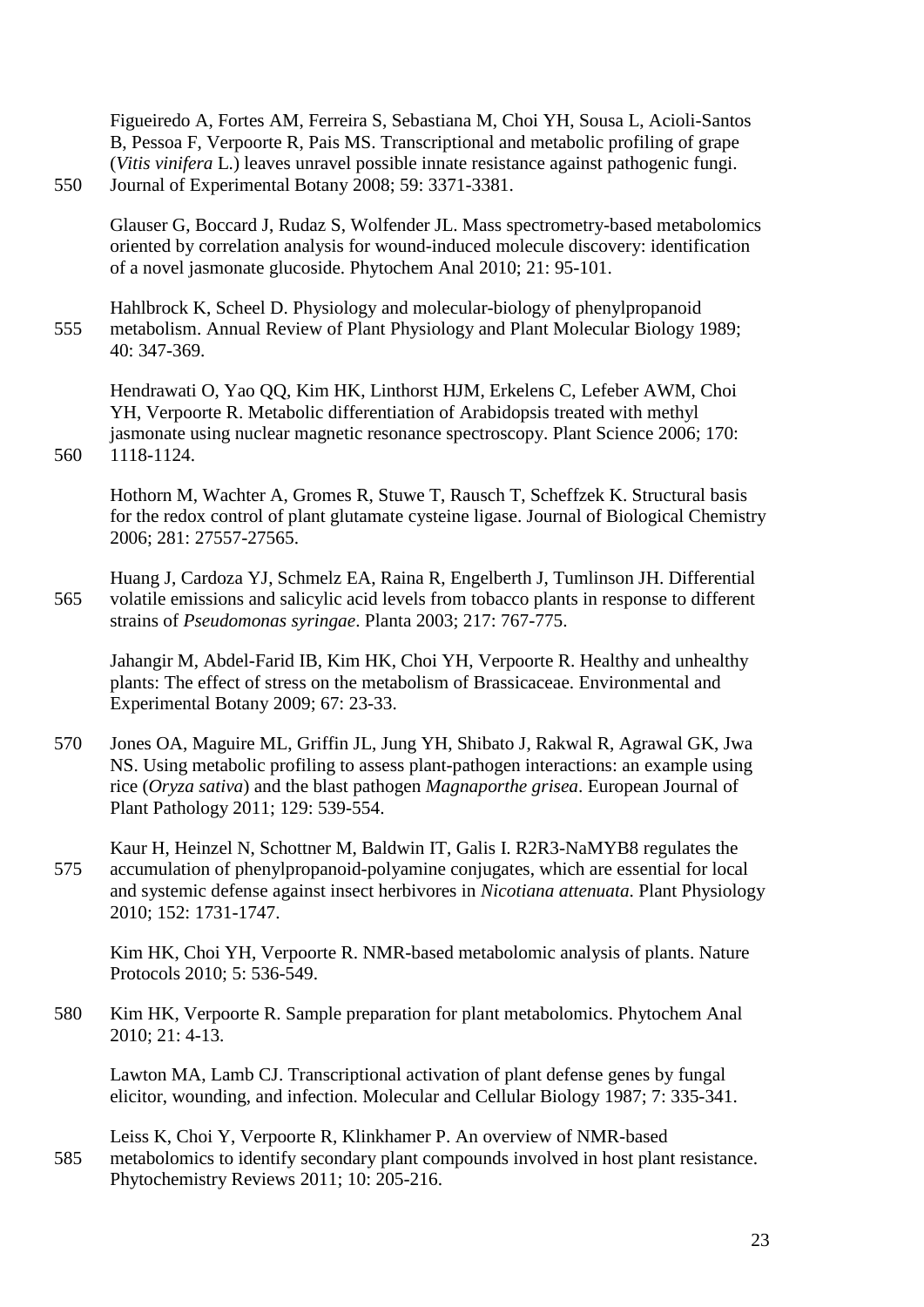Lima MR, Felgueiras ML, Graca G, Rodrigues JE, Barros A, Gil AM, Dias AC. NMR metabolomics of esca disease-affected *Vitis vinifera* cv. Alvarinho leaves. Journal of Experimental Botany 2010; 61: 4033-4042.

590 Lomonossoff GP. Pathogen-Derived Resistance to Plant-Viruses. Annual Review of Phytopathology 1995; 33: 323-343.

López-Gresa MP, Maltese F, Bellés JM, Conejero V, Kim HK, Choi YH, Verpoorte R. Metabolic response of tomato leaves upon different plant-pathogen interactions. Phytochem Anal 2010; 21: 89-94.

595 López-Gresa MP, Torres C, Campos L, Lison P, Rodrigo I, Bellés JM, Conejero V. Identification of defence metabolites in tomato plants infected by the bacterial pathogen Pseudomonas syringae. Environmental and Experimental Botany 2011; 74: 216-228.

Mayer RR, Cherry JH, Rhodes D. Effects of heat-shock on amino-acid-metabolism of cowpea cells. Plant Physiology 1990; 94: 796-810.

600 Mirnezhad M, Romero-Gonzalez RR, Leiss KA, Choi YH, Verpoorte R, Klinkhamer PG. Metabolomic analysis of host plant resistance to thrips in wild and cultivated tomatoes. Phytochem Anal 2010; 21: 110-117.

Niehl A, Lacomme C, Erban A, Kopka J, Krämer U, Fisahn J. Systemic Potato virus X infection induces defence gene expression and accumalation of β-phenylethylamine-605 alkaloids in potato. Functional Plant Biology 2006; 33: 593-604.

O'Donnell PJ, Jones JB, Antoine FR, Ciardi J, Klee HJ. Ethylene-dependent salicylic acid regulates an expanded cell death response to a plant pathogen. Plant J 2001; 25: 315-323.

Pérez-García A, Pereira S, Pissarra J, Gutiérrez AG, Cazorla FM, Salema R, de Vicente 610 A, Cánovas FM. Cytosolic localization in tomato mesophyll cells of a novel glutamine synthetase induced in response to bacterial infection or phosphinothricin treatment. Planta 1998; 206: 426-434.

Radwanski ER, Last RL. Tryptophan Biosynthesis and Metabolism - Biochemical and Molecular-Genetics. Plant Cell 1995; 7: 921-934.

615 Rodrigo I, Vera P, Tornero P, Hernandezyago J, Conejero V. cDna cloning of viroidinduced tomato pathogenesis-related protein-p23 - characterization as a vacuolar antifungal factor. Plant Physiology 1993; 102: 939-945.

Roepenack-Lahaye E, Newman MA, Schornack S, Hammond-Kosack KE, Lahaye T, Jones JDG, Daniels MJ, Dow JM. *p*-coumaroylnoradrenaline, a novel plant metabolite 620 implicated in tomato defense against pathogens. Journal of Biological Chemistry 2003; 278: 43373-43383.

Ryals JA, Neuenschwander UH, Willits MG, Molina A, Steiner HY, Hunt MD. Systemic acquired resistance. Plant Cell 1996; 8: 1809-1819.

Shadle GL, Wesley SV, Korth KL, Chen F, Lamb C, Dixon RA. Phenylpropanoid 625 compounds and disease resistance in transgenic tobacco with altered expression of Lphenylalanine ammonia-lyase. Phytochemistry 2003; 64: 153-161.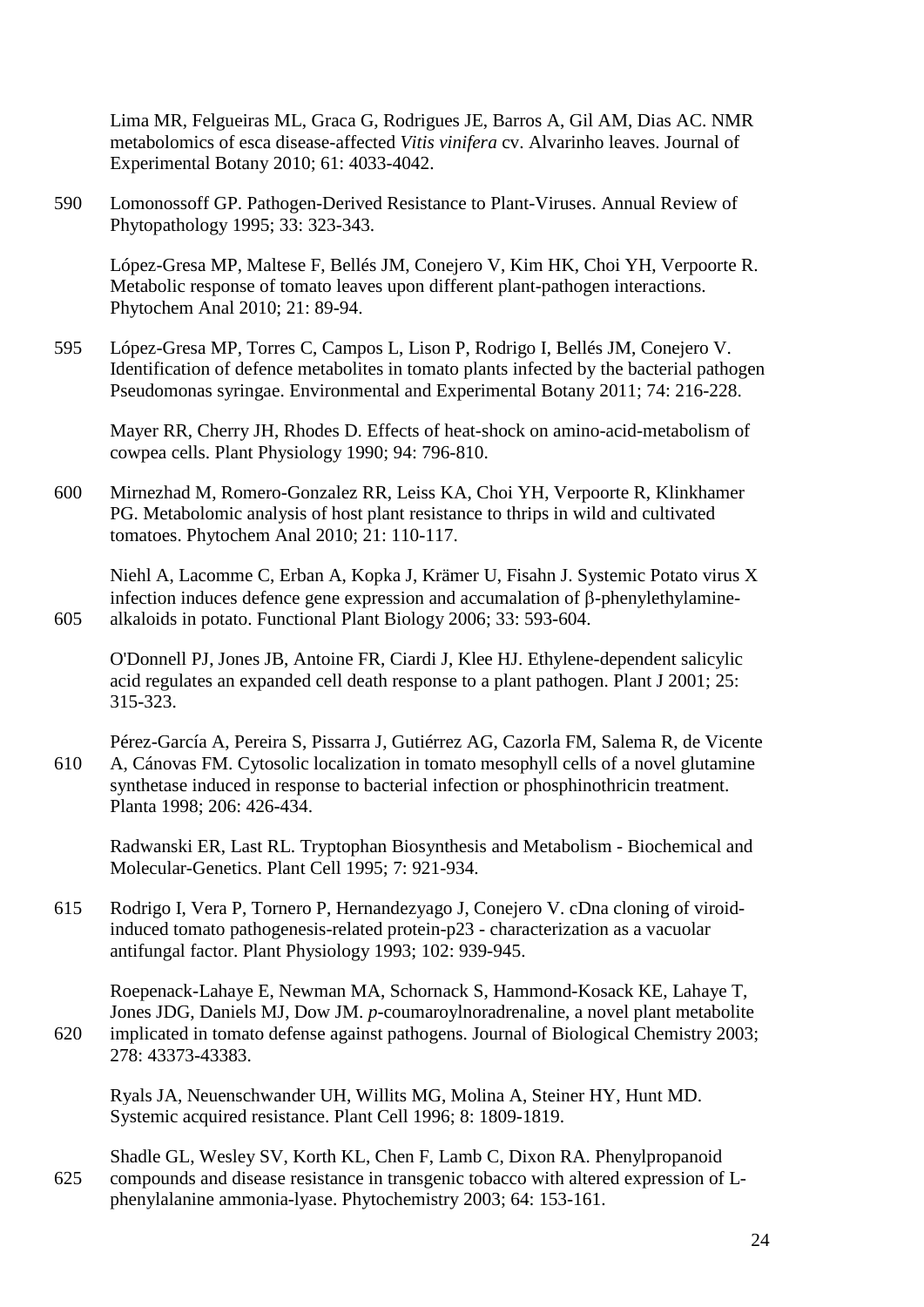Sieciechowicz KA, Joy KW, Ireland RJ. The metabolism of asparagine in plants. Phytochemistry 1988; 27: 663-671.

Simoh S, Linthorst HJ, Lefeber AW, Erkelens C, Kim HK, Choi YH, Verpoorte R. 630 Metabolic changes of *Brassica rapa* transformed with a bacterial isochorismate synthase gene. Journal of Plant Physiology 2010; 167: 1525-1532.

Simoh S, Quintana N, Kim HK, Choi YH, Verpoorte R. Metabolic changes in *Agrobacterium tumefaciens*-infected *Brassica rapa*. Journal of Plant Physiology 2009; 166: 1005-1014.

635 Sticher L, MauchMani B, Metraux JP. Systemic acquired resistance. Annual Review of Phytopathology 1997; 35: 235-270.

Suzuki T, Honda Y, Mukasa Y. Effects of UV-B radiation, cold and desiccation stress on rutin concentration and rutin glucosidase activity in tartary buckwheat (*Fagopyrum tataricum*) leaves. Plant Science 2005; 168: 1303-1307.

640 Tan JW, Bednarek P, Liu HK, Schneider B, Svatos A, Hahlbrock K. Universally occurring phenylpropanoid and species-specific indolic metabolites in infected and uninfected *Arabidopsis thaliana* roots and leaves. Phytochemistry 2004; 65: 691-699.

Urbanczyk-Wochniak E, Baxter C, Kolbe A, Kopka J, Sweetlove LJ, Fernie AR. Profiling of diurnal patterns of metabolite and transcript abundance in potato (*Solanum*  645 *tuberosum*) leaves. Planta 2005; 221: 891-903.

van Kan JAL, Joosten MHAJ, Wagemakers CAM, Vandenbergvelthuis GCM, Dewit PJGM. Differential accumulation of messenger-Rnas encoding extracellular and intracellular Pr proteins in tomato induced by virulent and avirulent races of *Cladosporium fulvum*. Plant Mol Biol 1992; 20: 513-527.

650 van Loon LC, Rep M, Pieterse CMJ. Significance of inducible defense-related proteins in infected plants. Annu Rev Phytopathol 2006; 44: 135-162.

Verpoorte R, Choi YH, Kim HK. NMR-based metabolomics at work in phytochemistry. Phytochemistry Reviews 2007; 6: 3-14.

Verpoorte R, Choi HY, Mustafa NR, Kim HK. Metabolomics: back to basics. 655 Phytochem Rev 2008; 7: 525-537.

Vlot A, Dempsey DA, Klessig DF. Salicylic acid, a multifaceted hormone to combat disease. 2009, 177-206 pp.

Wallace W, Secor J, Schrader LE. Rapid accumulation of Gamma-aminobutyric acid and alanine in soybean leaves in response to an abrupt transfer to lower temperature, 660 darkness, or mechanical manipulation. Plant Physiology 1984; 75: 170-175.

Ward JL, Forcat S, Beckmann M, Bennett M, Miller SJ, Baker JM, Hawkins ND, Vermeer CP, Lu C, Lin W, Truman WM, Beale MH, Draper J, Mansfield JW, Grant M. The metabolic transition during disease following infection of *Arabidopsis thaliana* by *Pseudomonas syringae* pv. *tomato*. Plant Journal 2010; 63: 443-457.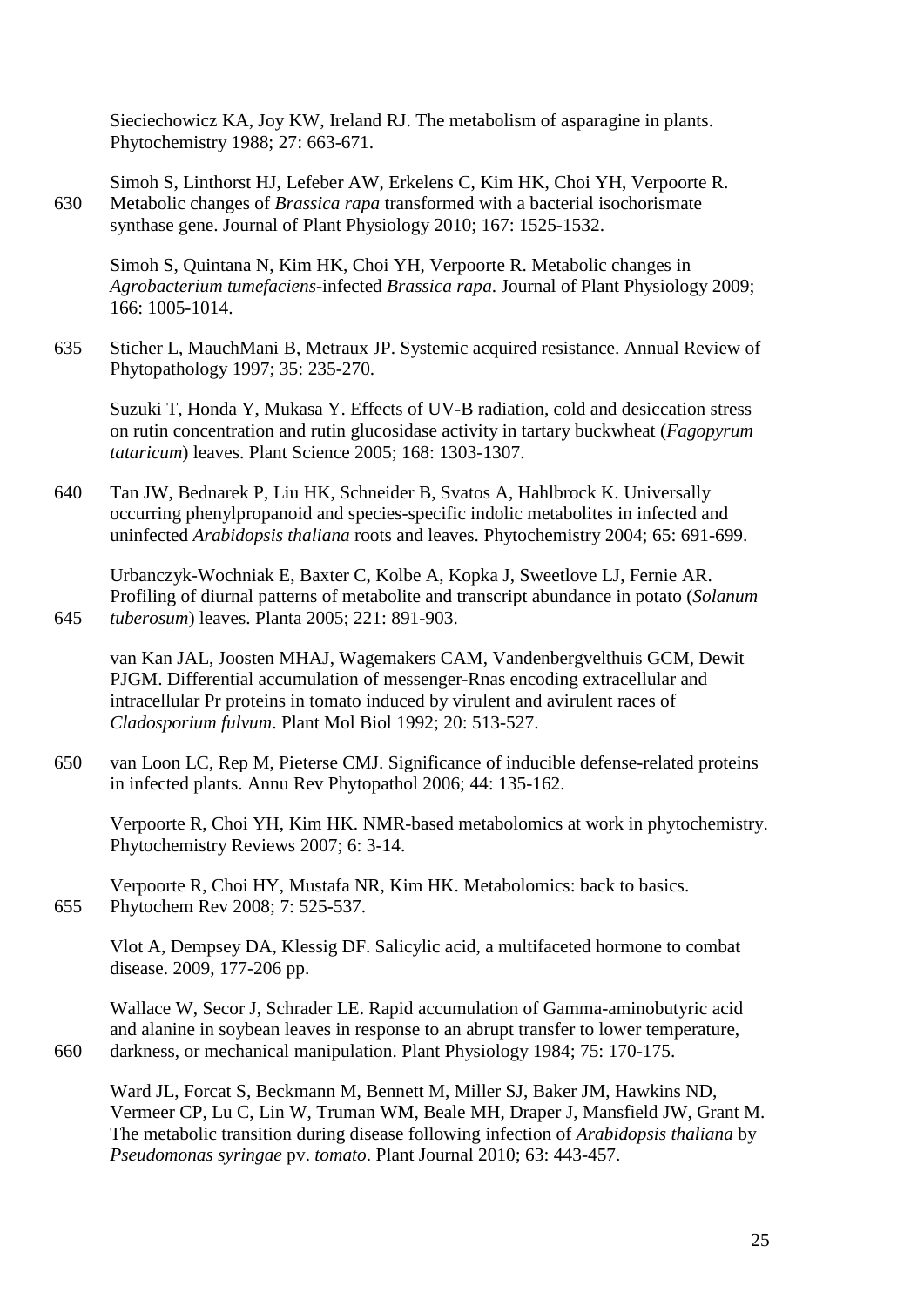665 Wolfender JL. HPLC in natural product analysis: the detection issue. Planta Medica 2009; 75: 719-734.

Zacarés L, López-Gresa MP, Fayos J, Primo J, Bellés JM, Conejero V. Induction of *p*coumaroyldopamine and feruloyldopamine, two novel metabolites, in tomato by the bacterial pathogen *Pseudomonas syringae*. Molecular Plant-Microbe Interactions 2007;

<sup>670</sup> 20: 1439-1448.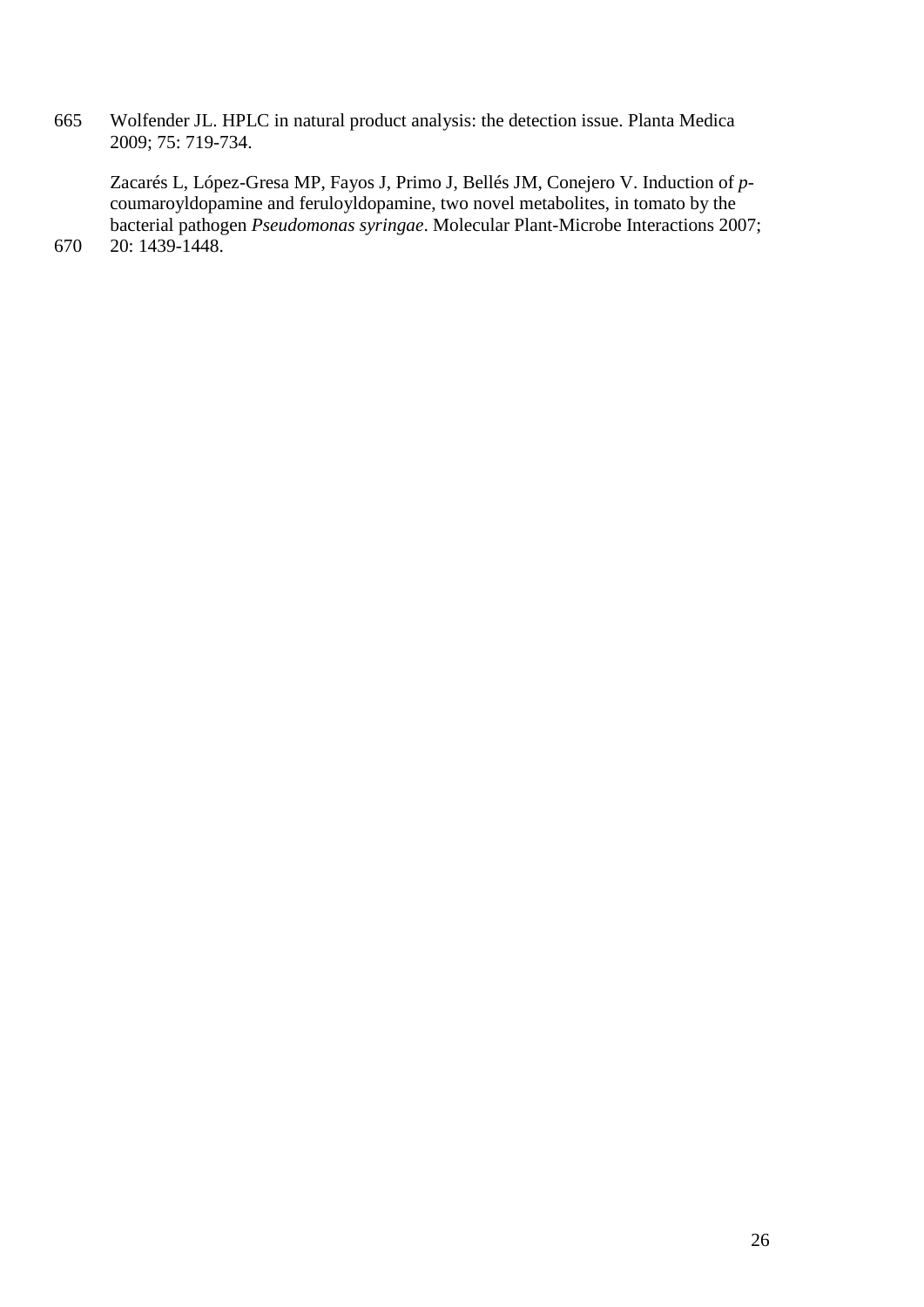**Figures Figure 1**. SDS-PAGE analysis of soluble proteins in extracts from Tomato Mosaic

675 Virus (ToMV)-inoculated and the corresponding upper systemically infected leaves at the indicated time (days) post-inoculation. Protein size markers (kDa) are indicated on the left. Arrow on the right indicates the ToMV coat protein.

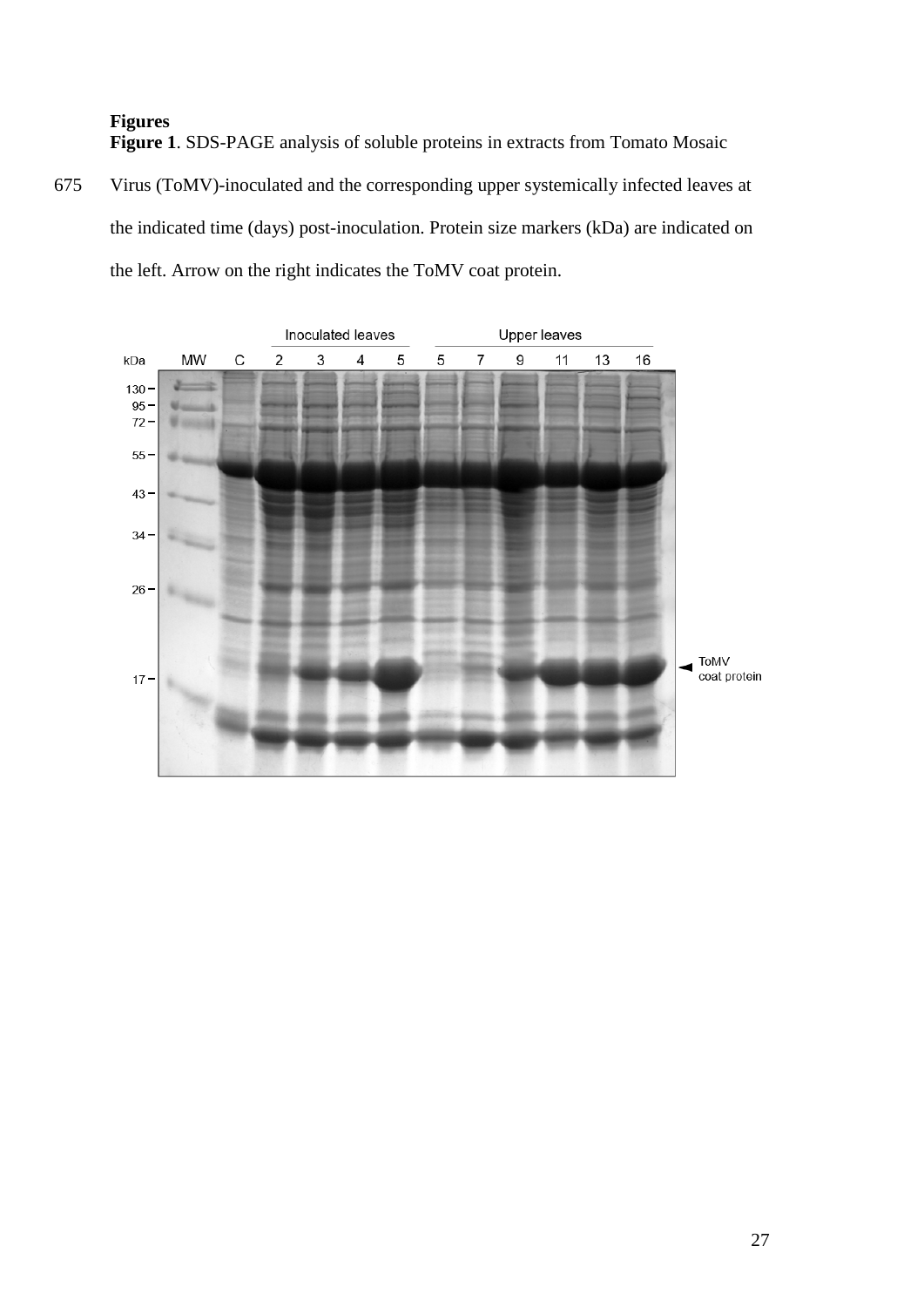**Figure 2.** Score plot of PLS based on the whole range of the <sup>1</sup>H NMR signals in the range of δ 0.3-10.0. The numbers indicate the days after mock and ToMV inoculation. (x) lower leaves of mock-and ToMV-inoculated tomato plants

(●) upper leaves of healthy control and ToMV-infected tomato plants.

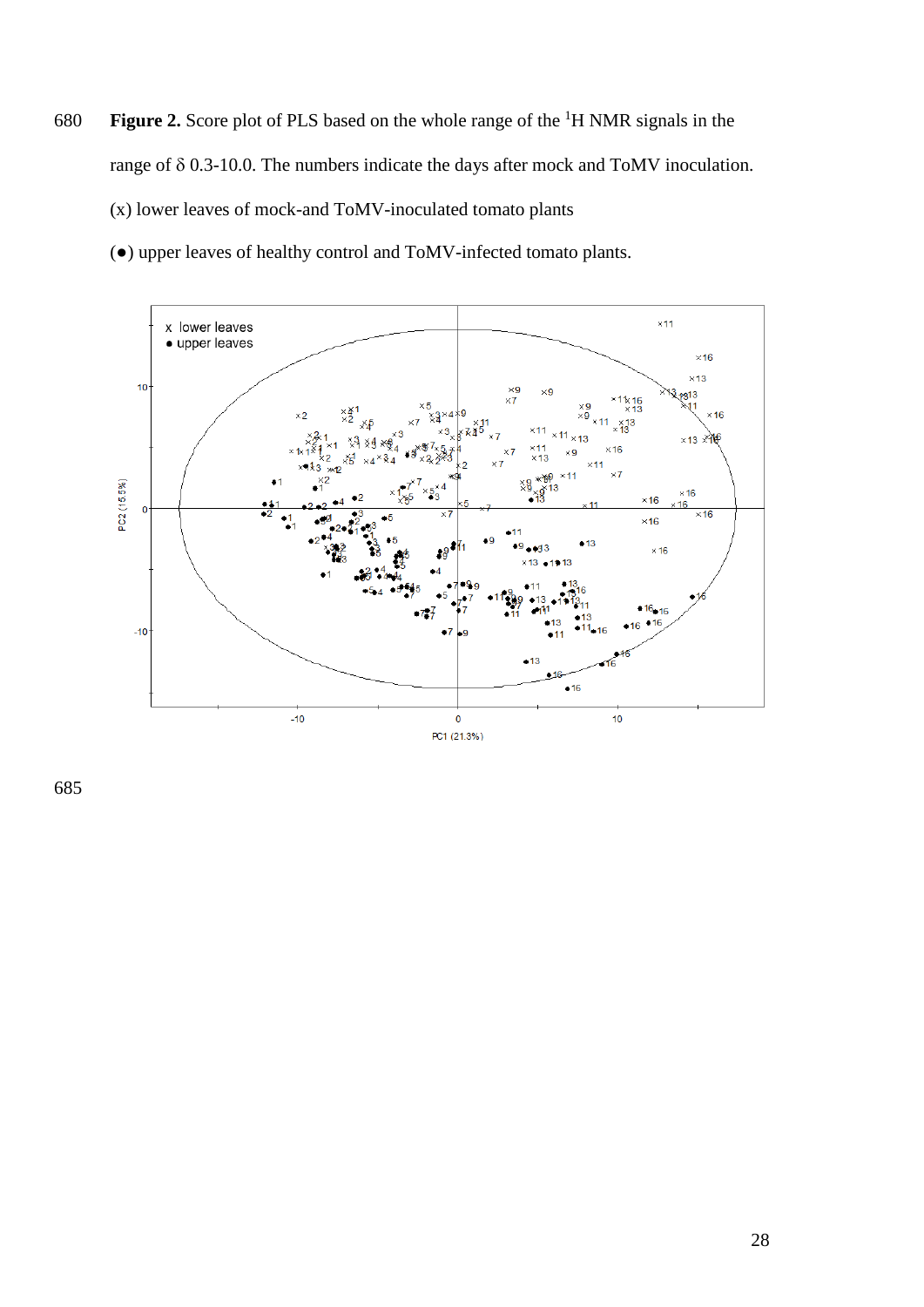**Figure 3.** Score plot of PLS based on the whole range of the <sup>1</sup>H NMR signals in the range of δ 0.3-10.0. The numbers indicate the days after mock and ToMV inoculation. (○) lower mock-inoculated and upper leaves of healthy tomato plants

(■) lower ToMV-inoculated and upper systemically-infected leaves of tomato plants.

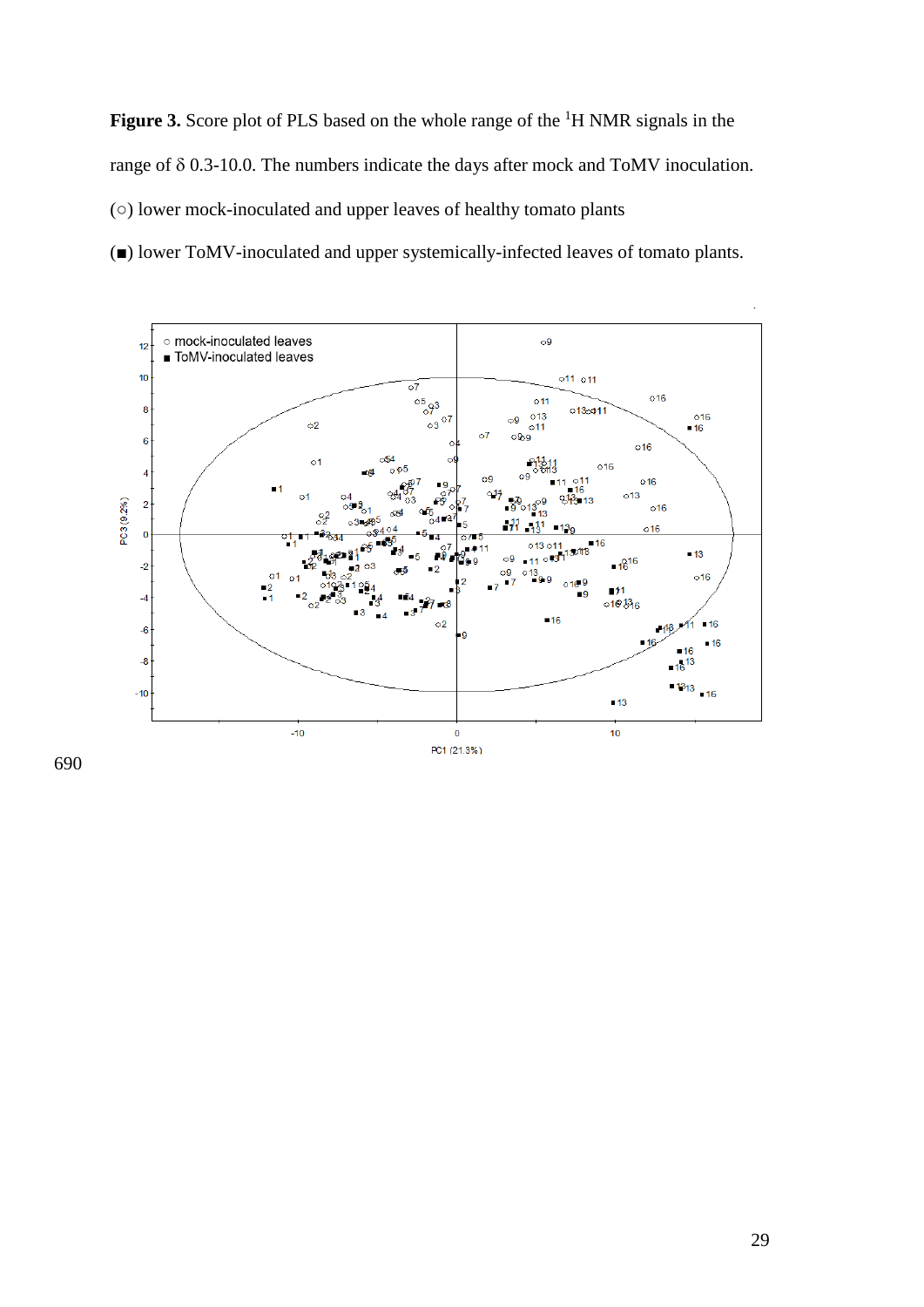**Figure 4.** Score plot of PLS based on the whole range of the <sup>1</sup>H NMR signals in the range of δ 0.3-10.0. The numbers indicate the days after mock and ToMV inoculation. (▲) leaves harvested at 9:00 h from mock-inoculated and ToMV-infected tomato 695 plants. (Δ) leaves harvested at 19:00 h from mock-inoculated and ToMV-infected tomato plants.

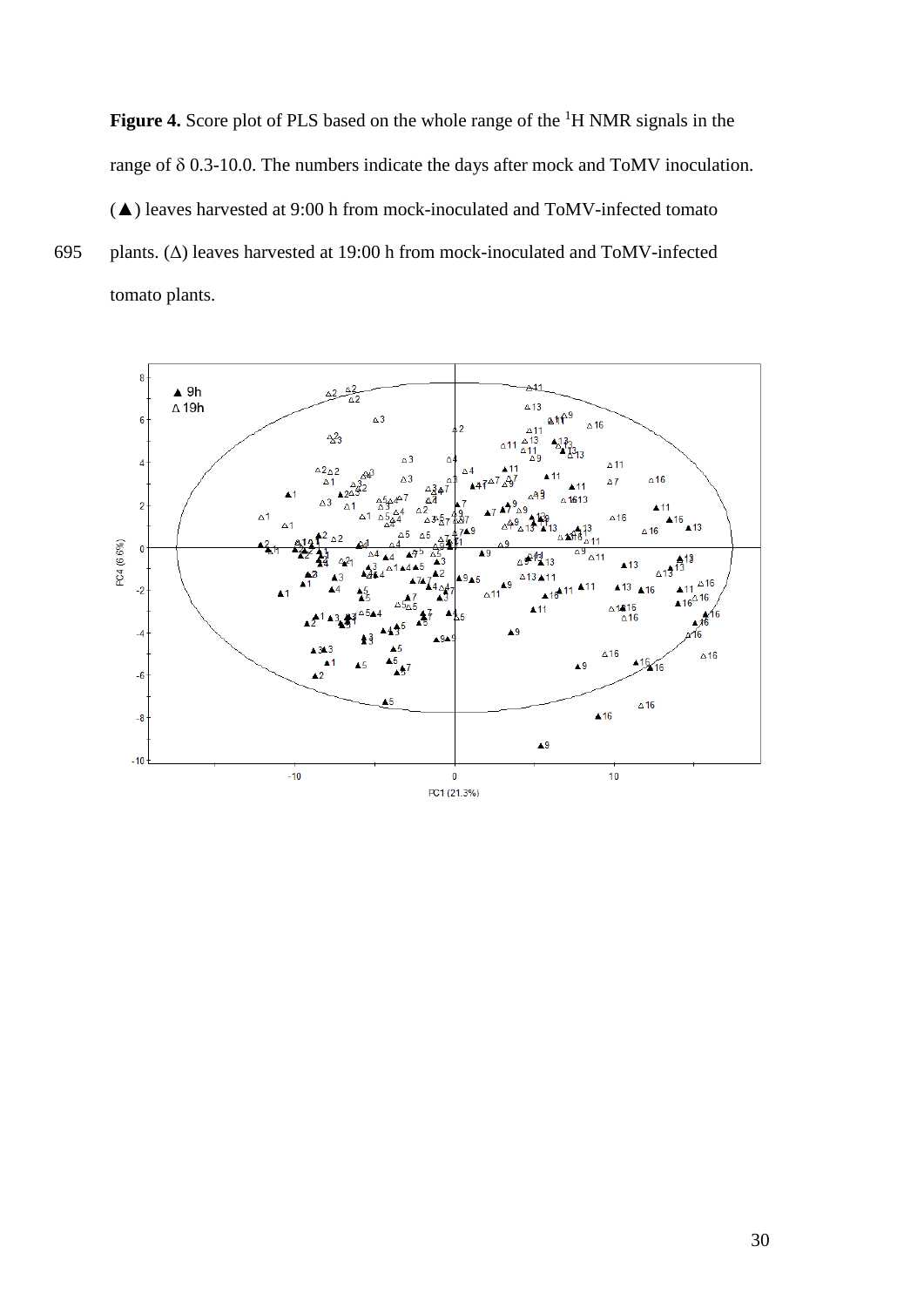**Figure 5A.** PLS-DA score plot of early local viral infection based on the <sup>1</sup>H NMR

- 700 signals in the range of δ 0.3-10.0. The numbers indicate the days after mock and ToMV inoculation.
	- (○) mock-inoculated leaves of healthy tomato plants
	- (■) ToMV-inoculated leaves of infected tomato plants.

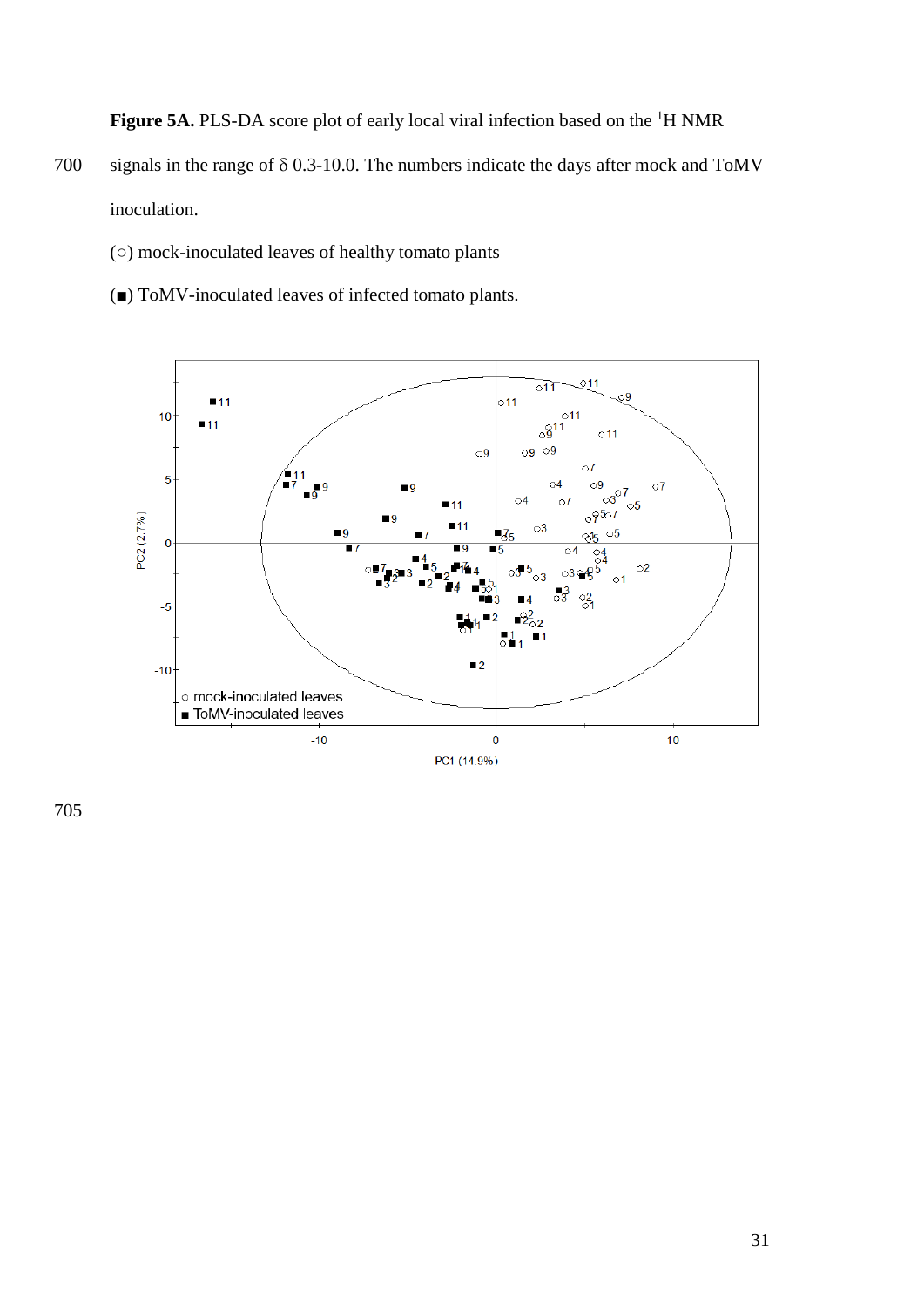**Figure 5B.** PLS-DA score plot of delayed systemic viral infection on the <sup>1</sup>H NMR signals in the range of δ 0.3-10.0. The numbers indicate the days after mock and ToMV inoculation.

- (○) upper leaves of healthy tomato plants
- 710 (■) systemically ToMV-infected leaves of inoculated tomato plants.

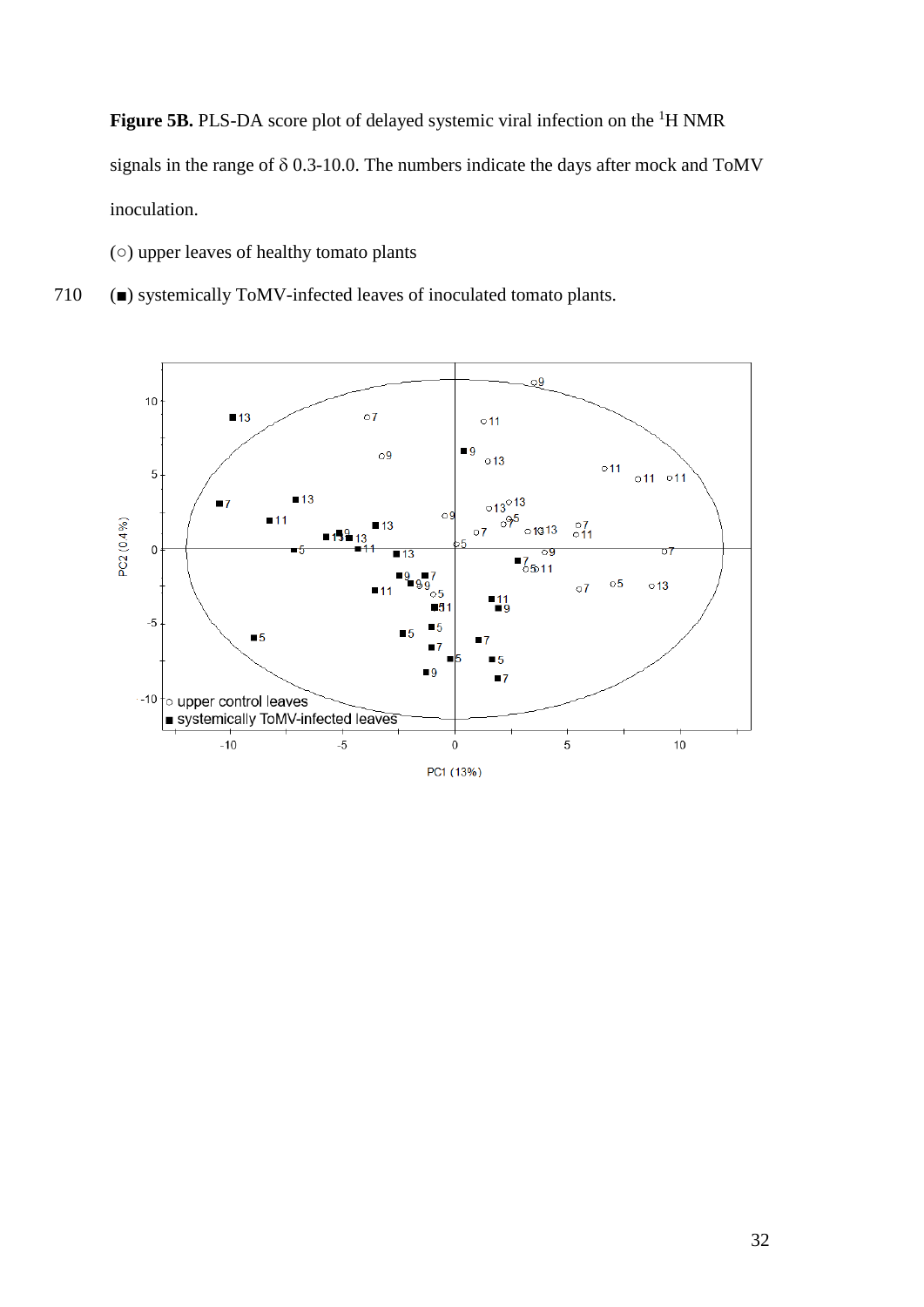**Figure 6**. Column loading plot of PLS-DA component 1 on upper healthy and ToMV systemically infected leaves.



NMR chemical shifts (ppm)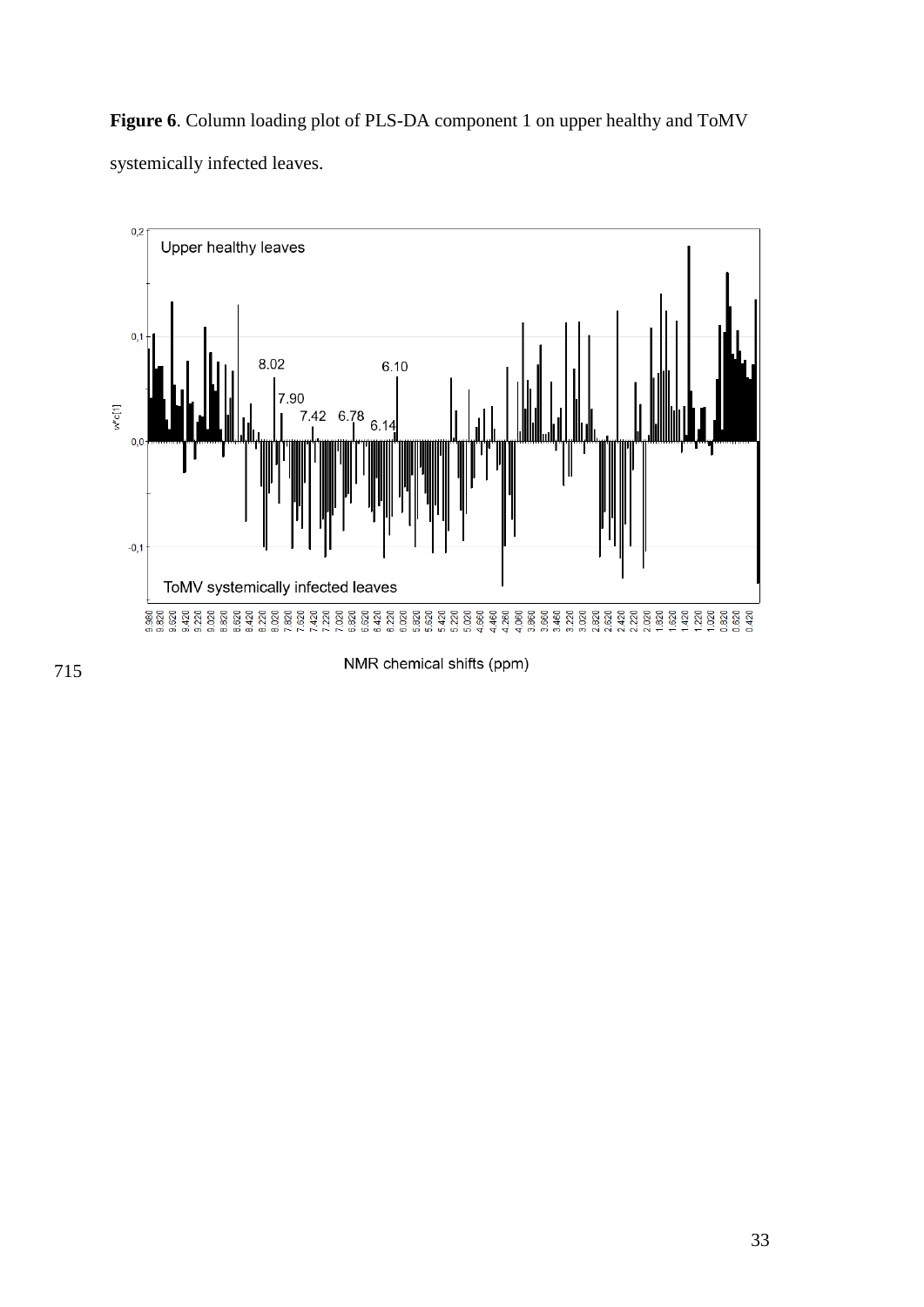### Table 1. Compounds identified from 1H-NMR and 2D NMR spectra in 50% CH3OH-*d4*

in D2O (KH2PO4 buffer pH 6) of control and ToMV infected *S.lycopersicum* leaves.

720 (  $\uparrow$  ): increase, ( $\downarrow$ ) decrease, (=) no change, (L): local infection. (S): systemic infection

| Metabolites         | Chemical shift ( $\delta$ in ppm) and                                           | Age                    | Development    | Infection  |              | Collection   |
|---------------------|---------------------------------------------------------------------------------|------------------------|----------------|------------|--------------|--------------|
|                     | coupling constant $(J \text{ in } Hz)$                                          | $\left($ old $\right)$ | stage (distal) | L          | S.           | time $(19h)$ |
| Amino/organic acids |                                                                                 |                        |                |            |              |              |
| Isoleucine          | $0.95$ (t, 7.5), 1.02 (d, 7.0), 1.26 (m),                                       |                        | $\equiv$       |            |              |              |
|                     | $1.50$ ( <i>m</i> ), $1.98$ ( <i>m</i> ), $3.61$ ( <i>d</i> , $4.0$ )           | ↓                      |                | ↓          | $\equiv$     |              |
| Leucine             | $0.97$ (d, 6.4), 0.98 (d, 6.4), 1.72 (m)                                        | ↓                      | $\equiv$       | ↓          | $=$          |              |
| Valine              | $1.00 (d, 7.2), 1.05 (d, 7.2), 2.28 (m),$                                       |                        |                |            |              |              |
|                     | 3.54(d, 4.0)                                                                    | ↓                      | ↑              |            | $=$          |              |
| Threonine           | 1.33 (d, 6.6), 3.53 (d, 5.0), 4.23 (m)                                          | $\equiv$               | $\equiv$       | ↓          | ↓            |              |
| Alanine             | 1.48 $(d, 7.2)$ , 3.73 $(m)$                                                    | ↓                      | $\uparrow$     | ↓          | ↓            |              |
| Arginine            | $1.67$ (m), $1.72$ (m), $3.24$ (m), $3.67$ (t,                                  | ↓                      | ↑              | ↓          |              |              |
|                     | 5.8)                                                                            |                        |                |            |              |              |
| <b>GABA</b>         | $1.90$ ( <i>m</i> ), $2.31$ ( <i>t</i> , $7.2$ ), $3.01$ ( <i>t</i> , $7.2$ )   | $=$                    |                | ↑          | ↑            |              |
| Acetic acid         | 1.94(s)                                                                         | $\uparrow$             | ↑              | ↓          | ↓            |              |
| Glutamic acid       | $2.05$ ( <i>m</i> ), $2.13$ ( <i>m</i> ), $2.39$ ( <i>td</i> , $7.2$ , $2.4$ ), |                        |                | ↑          | $\uparrow$   |              |
|                     | $3.70$ (dd, $7.2, 4.3$ )                                                        | ↓                      |                |            |              | ↑            |
| Glutamine           | $2.14$ ( <i>m</i> ), $2.45$ ( <i>m</i> ), $3.71$ ( <i>m</i> )                   | ↓                      |                | ↑          | ↓            |              |
| Malic acid          | 2.47 (dd, 15.8, 8.3), 2.72 (dd, 15.8,                                           |                        |                | ↑          | ↑            |              |
|                     | $(3.9), 4.29$ (dd, $(8.3, 3.9)$ )                                               | ↓                      |                |            |              |              |
| Citric acid         | $2.53$ (d, 16.3), 2.71 (d, 16.3)                                                | ↓                      | ↓              | ↑          | $\uparrow$   |              |
| Aspartic acid       | 2.65 (dd, 17.3, 8.8), 2.81 (dd, 17.3,                                           |                        |                | ↑          |              |              |
|                     | $(4.0), 3.84$ (dd, 8.8, 4.0)                                                    | ↓                      |                |            |              |              |
| Asparagine          | 2.81 (dd, 17.0, 8.2), 2.95 (dd, 17.0,                                           |                        |                | ↑          | $\downarrow$ |              |
|                     | $(4.0), 3.94$ (dd, 8.2, 4.0)                                                    | ↑                      |                |            |              |              |
| Tryptophan          | 7.15 (td, 7.9, 2.0), 7.24 (td, 7.9, 2.0),                                       |                        |                |            | ↑            |              |
|                     | 7.29 (s), 7.49 (d, 8.0), 7.71 (d, 7.9)                                          | $\equiv$               |                | ↓          |              |              |
| Fumaric acid        | 6.54(s)                                                                         | $\downarrow$           |                | $\uparrow$ | $\uparrow$   | $\equiv$     |
| Phenylalanine       | 7.35(m)                                                                         | $\downarrow$           |                | $\uparrow$ | $\uparrow$   |              |
| Formic acid         | 8.46(s)                                                                         | $\uparrow$             |                | ↑          | $\uparrow$   |              |
| <b>Sugars</b>       |                                                                                 |                        |                |            |              |              |